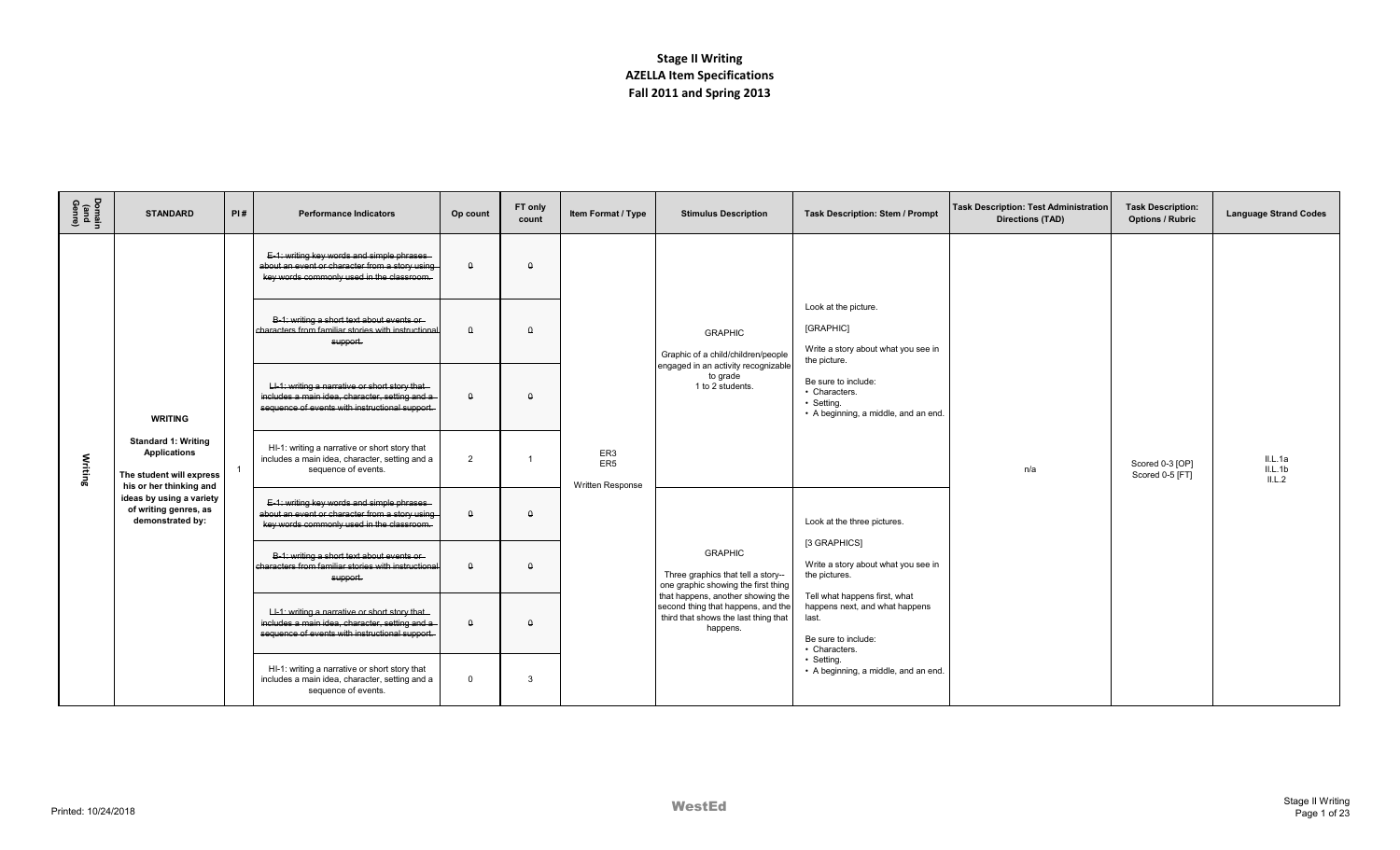| Domain<br>(and<br>Genre) | <b>STANDARD</b>                                                                                                                                                                                     | PI# | <b>Performance Indicators</b>                                                                                                                     | Op count | FT only<br>count | Item Format / Type                         | <b>Stimulus Description</b>                                                                                                                                                                                               | <b>Task Description: Stem / Prompt</b>                                                         | <b>Task Description: Test Administration</b><br>Directions (TAD) | <b>Task Description:</b><br><b>Options / Rubric</b> | <b>Language Strand Codes</b> |
|--------------------------|-----------------------------------------------------------------------------------------------------------------------------------------------------------------------------------------------------|-----|---------------------------------------------------------------------------------------------------------------------------------------------------|----------|------------------|--------------------------------------------|---------------------------------------------------------------------------------------------------------------------------------------------------------------------------------------------------------------------------|------------------------------------------------------------------------------------------------|------------------------------------------------------------------|-----------------------------------------------------|------------------------------|
|                          |                                                                                                                                                                                                     |     | B-3: completing a written summary of the key-<br>events or ideas of informational text using key<br>words and phrases with instructional support. | $\theta$ | $\theta$         |                                            |                                                                                                                                                                                                                           | Look at the pictures.<br>[GRAPHIC]                                                             |                                                                  |                                                     |                              |
| Writing                  |                                                                                                                                                                                                     |     | LI-3: completing a written summary of the key<br>events or ideas of informational text using<br>simple sentences with instructional support.      | $\Omega$ | $\Omega$         |                                            |                                                                                                                                                                                                                           | Describe what the pictures show<br>about the [subject/topic of graphic]<br>Be sure to include: |                                                                  |                                                     |                              |
|                          | <b>WRITING</b><br><b>Standard 1: Writing</b><br><b>Applications</b><br>The student will express<br>his or her thinking and<br>ideas by using a variety<br>of writing genres, as<br>demonstrated by: |     | HI-3: completing a written summary of the key<br>events or ideas of informational text using<br>simple sentences.                                 |          | $\Omega$         | ER3<br>ER <sub>5</sub><br>Written Response | <b>GRAPHIC</b><br>Graphic(s) related to a progression<br>(e.g., life cycle of a butterfly) in a<br>content area about which students<br>can write a paragraph.<br>[Parts of the graphic would most<br>likely be labeled.] | • All the steps.<br>• Details from the pictures.                                               |                                                                  |                                                     |                              |
|                          |                                                                                                                                                                                                     |     | B-3: completing a written summary of the key-<br>events or ideas of informational text using key<br>words and phrases with instructional support. | $\Omega$ | $\Omega$         |                                            |                                                                                                                                                                                                                           | Look at the three pictures.<br>[One sentence stating the<br>subject/topic of graphics.]        | n/a                                                              | Scored 0-3 [OP]<br>Scored 0-5 [FT]                  | IL.Aa<br>IL.1b               |
|                          |                                                                                                                                                                                                     |     | LI-3: completing a written summary of the key<br>events or ideas of informational text using<br>simple sentences with instructional support.      | $\Omega$ | $\Omega$         |                                            |                                                                                                                                                                                                                           | Describe [question about the<br>subject/topic of graphics].                                    |                                                                  |                                                     |                              |
|                          |                                                                                                                                                                                                     |     | HI-3: completing a written summary of the key<br>events or ideas of informational text using<br>simple sentences.                                 |          |                  |                                            |                                                                                                                                                                                                                           | Be sure to include:<br>• The main idea.<br>• Key events or details.                            |                                                                  |                                                     |                              |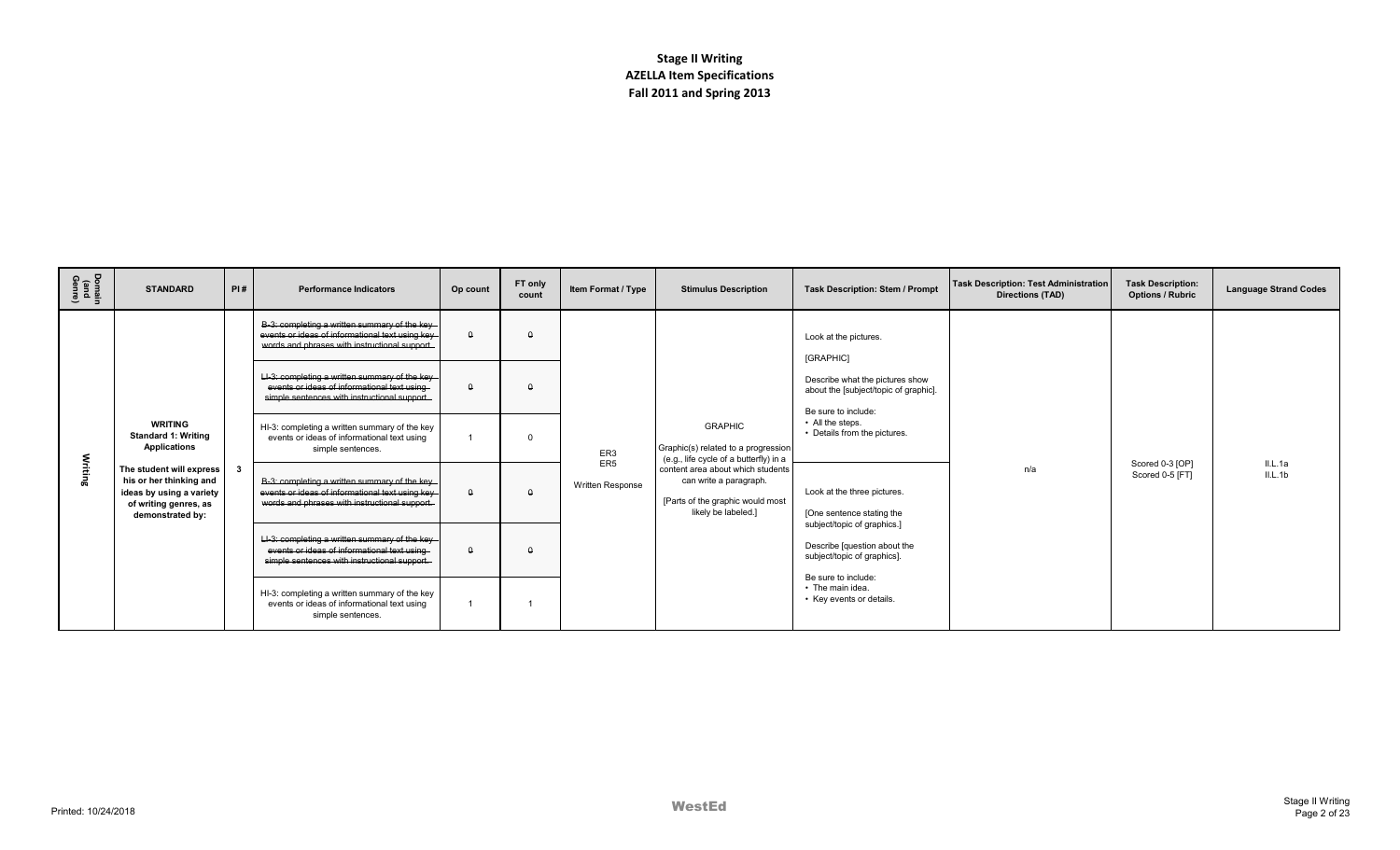| Domain<br>(and<br>Genre) | <b>STANDARD</b>                                                                                                                      | PI#          | <b>Performance Indicators</b>                                                                                                                                               | Op count       | FT only<br>count | Item Format / Type           | <b>Stimulus Description</b> | <b>Task Description: Stem / Prompt</b> | <b>Task Description: Test Administration</b><br><b>Directions (TAD)</b> | <b>Task Description:</b><br><b>Options / Rubric</b>                                                                         | <b>Language Strand Codes</b> |
|--------------------------|--------------------------------------------------------------------------------------------------------------------------------------|--------------|-----------------------------------------------------------------------------------------------------------------------------------------------------------------------------|----------------|------------------|------------------------------|-----------------------------|----------------------------------------|-------------------------------------------------------------------------|-----------------------------------------------------------------------------------------------------------------------------|------------------------------|
|                          | <b>WRITING</b><br><b>Standard 2: Standard</b><br><b>English Conventions</b>                                                          |              | B-3: using common spelling patterns (i.e., onset<br>and rimes, word families, and CVC words) to<br>spell words.                                                             | $\theta$       | $\theta$         |                              |                             |                                        |                                                                         | Scored 1<br>3 OPTIONS                                                                                                       |                              |
| Writing                  | The student will identify<br>and apply conventions of<br>standard English in his or<br>her written<br>communications by:             | $\mathbf{3}$ | LI-3: using common spelling patterns (i.e., onset<br>and rimes, word families, and CVC words)<br>regular plurals and simple suffixes<br>(-ing, -s/es, -ly), to spell words. | $\mathbf 0$    | $\overline{1}$   | <b>MC</b><br>Multiple Choice | None                        | Which word is spelled correctly?       | n/a                                                                     | (1) Word spelled correctly<br>(2) Word spelled<br>incorrectly<br>(3) Word spelled<br>incorrectly                            | IL.1a<br>IL.2                |
|                          |                                                                                                                                      |              | LI-5: spelling high frequency words.                                                                                                                                        | $\overline{1}$ | $\overline{1}$   | МC<br><b>Multiple Choice</b> | None                        | Which word is spelled correctly?       | n/a                                                                     | Scored 1<br>3 OPTIONS<br>(1) Word spelled<br>correctly.<br>(2) Word spelled<br>incorrectly.                                 | None                         |
| Writing                  | <b>WRITING</b><br><b>Standard 2: Standard</b><br><b>English Conventions</b><br>The student will identify<br>and apply conventions of | 5            | HI-5: spelling high frequency words.                                                                                                                                        | $\theta$       | $\theta$         |                              |                             |                                        |                                                                         | (3) Word spelled<br>incorrectly<br>All options are high<br>frequency words.                                                 |                              |
|                          | standard English in his or<br>her written<br>communications by:                                                                      |              | LI-5: spelling high frequency words.                                                                                                                                        | $\theta$       | $\theta$         | <b>MC</b><br>Multiple Choice | None                        |                                        |                                                                         | Scored 1<br>3 OPTIONS                                                                                                       | IL.Aa                        |
|                          |                                                                                                                                      |              | HI-5: spelling high frequency words.                                                                                                                                        | $\overline{2}$ | 3                |                              |                             | Which sentence is correct?             | n/a                                                                     | Three homonyms (e.g.,<br>their, there, they're), one<br>of which may be<br>misspelled; only one<br>answer choice is correct | IL.L.2                       |
|                          |                                                                                                                                      |              | E-6: using a capital letter for the pronoun "I" and<br>names.                                                                                                               | $\overline{1}$ | $\overline{1}$   |                              |                             |                                        |                                                                         | Scored 1                                                                                                                    |                              |
|                          | <b>WRITING</b><br><b>Standard 2: Standard</b><br><b>English Conventions</b>                                                          |              | B-6: capitalizing the pronoun "I", names, and the<br>first word of a sentence.                                                                                              | $\theta$       | $\theta$         |                              |                             | Which sentence uses capital letters    |                                                                         | 3 OPTIONS                                                                                                                   |                              |
|                          | Writing<br>The student will identify<br>and apply conventions of<br>standard English in his or<br>her written                        | 6            | LI-6: capitalizing the pronoun "I," the first word of<br>a sentence and proper nouns (names).                                                                               | $\mathbf 0$    | $\mathbf{3}$     | МC<br>Multiple Choice        | None                        | correctly?                             | n/a                                                                     | (1) Sentence with correct<br>capitalization<br>(2) Same sentence with<br>incorrect capitalization<br>$\sim$<br>2.11         | IL.Aa                        |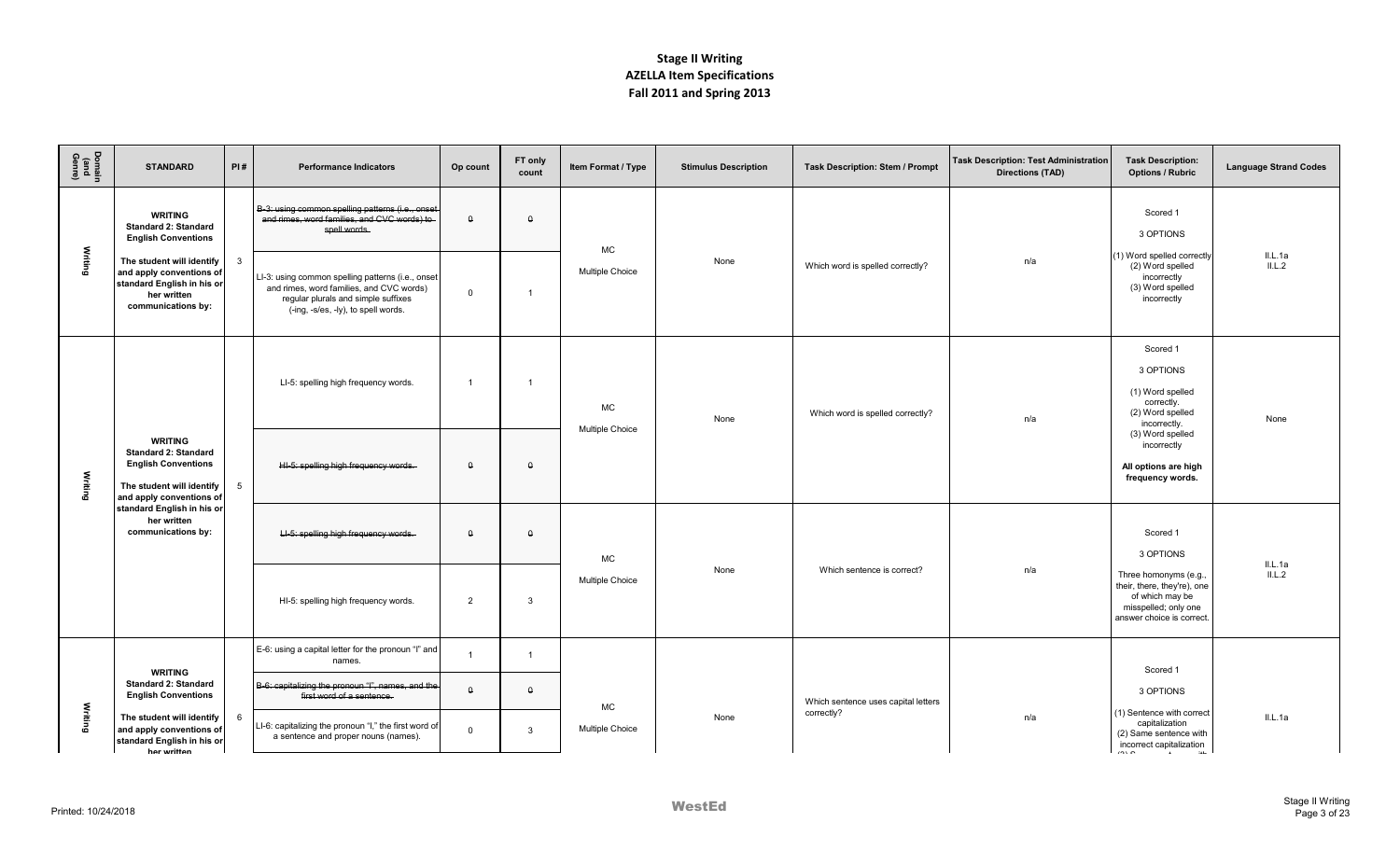| Domain<br>(and<br>Genre) | <b>STANDARD</b>                                                                                                    | PI#                             | <b>Performance Indicators</b>                                                                                                                                                       | Op count       | FT only<br>count | Item Format / Type                  | <b>Stimulus Description</b> | <b>Task Description: Stem / Prompt</b>        | <b>Task Description: Test Administration</b><br><b>Directions (TAD)</b> | <b>Task Description:</b><br><b>Options / Rubric</b>                             | <b>Language Strand Codes</b> |
|--------------------------|--------------------------------------------------------------------------------------------------------------------|---------------------------------|-------------------------------------------------------------------------------------------------------------------------------------------------------------------------------------|----------------|------------------|-------------------------------------|-----------------------------|-----------------------------------------------|-------------------------------------------------------------------------|---------------------------------------------------------------------------------|------------------------------|
|                          | communications by:                                                                                                 |                                 | HI-6: capitalizing the pronoun "I," the first word<br>of a sentence, proper nouns (names, days,<br>months, and titles).                                                             | $\overline{1}$ | $\mathbf 0$      |                                     |                             |                                               |                                                                         | (૩) Same sentence witr<br>incorrect capitalization                              |                              |
|                          | <b>WRITING</b>                                                                                                     |                                 | B-7: using periods, question marks and<br>exclamation points with instructional support.                                                                                            | $\overline{2}$ |                  |                                     |                             |                                               |                                                                         | Scored 1                                                                        |                              |
| Writing                  | <b>Standard 2: Standard</b><br><b>English Conventions</b><br>The student will identify<br>and apply conventions of |                                 | LI-7: using periods, question marks, exclamation<br>points and commas for items in a series (e.g.,<br>eggs, milk, bread, bananas, etc.) with-<br>instructional support.             | $\Omega$       | $\Omega$         | <b>MC</b><br><b>Multiple Choice</b> | None                        | Which sentence uses punctuation<br>correctly? | n/a                                                                     | 3 OPTIONS<br>(1) Sentence with correct<br>punctuation<br>(2) Same sentence with | None                         |
|                          | standard English in his or<br>her written<br>communications by:                                                    |                                 | HI-7: using periods, question marks,<br>exclamation points, commas for items in a<br>series (e.g., eggs, milk, bread, bananas etc.)<br>and apostrophes (possessives, contractions). | $\Omega$       | $\overline{2}$   |                                     |                             |                                               |                                                                         | incorrect punctuation<br>(3) Same sentence with<br>incorrect punctuation        |                              |
|                          | <b>WRITING</b><br><b>Standard 2: Standard</b>                                                                      |                                 | E-9: using verb tenses (i.e., simple-present and<br>present progressive) in a variety of writing<br>applications with instructional support.                                        |                | $\Omega$         |                                     | None                        |                                               |                                                                         | Scored 1<br>3 OPTIONS                                                           |                              |
| Writing                  | <b>English Conventions</b><br>The student will identify<br>and apply conventions of<br>standard English in his or  |                                 | B-9: using verb tenses<br>(i.e., simple-present, past, future; present<br>progressive) in a variety of writing applications<br>with instructional support.                          | $\overline{2}$ | $\Omega$         | <b>MC</b><br><b>Multiple Choice</b> |                             | Which sentence is correct?                    | n/a                                                                     | (1) Sentence with correct<br>tense<br>(2) Same sentence with<br>incorrect tense | IL.Aa<br>IL.1b               |
|                          | her written<br>communications by:                                                                                  |                                 | LI-9: using verb tenses<br>(i.e., simple-present, past, future; present and<br>past progressive) in a variety of writing, with<br>instructional support.                            |                | $\Omega$         |                                     |                             |                                               |                                                                         | (3) Same sentence with<br>incorrect tense                                       |                              |
|                          |                                                                                                                    |                                 | E-10: using subject-verb agreement in-<br>sentences in a variety of writing applications<br>with instructional support.                                                             | $\Omega$       | $\theta$         |                                     |                             | Which sentence is correct?                    |                                                                         | Scored 1<br>3 OPTIONS                                                           |                              |
| Writing                  | <b>WRITING</b><br><b>Standard 2: Standard</b><br><b>English Conventions</b>                                        |                                 | B-10: using subject-verb agreement in<br>sentences in a variety of writing applications<br>with instructional support.                                                              | $\overline{4}$ | $\mathbf 0$      | <b>MC</b><br><b>Multiple Choice</b> | None                        |                                               | n/a                                                                     | (1) Simple sentence with<br>correct subject-verb<br>agreement<br>(boy runs)     | IL.Aa                        |
|                          | and apply conventions of<br>standard English in his or<br>her written                                              | 10<br>The student will identify | LI-10: using subject-verb agreement in<br>sentences in a variety of writing applications<br>with instructional support.                                                             | $\overline{2}$ | $\mathbf 0$      |                                     |                             |                                               |                                                                         | (2) Same sentence with<br>incorrect subject-verb<br>agreement<br>(boy run)      | IL.1b                        |
|                          | communications by:                                                                                                 |                                 | HI-10: using subject-verb agreement in<br>sentences in a variety of writing applications<br>with instructional support.                                                             | $\overline{1}$ | $\mathbf{1}$     |                                     |                             |                                               |                                                                         | (3) Same sentence with<br>incorrect subject-verb<br>agreement<br>(boy running)  |                              |
|                          | <b>WRITING</b><br><b>Standard 2: Standard</b><br>$  -$<br>$\sim$                                                   |                                 | B-11: using noun and/or prepositional phrases in<br>sentences.                                                                                                                      | $\mathbf{3}$   | $\overline{4}$   |                                     |                             |                                               |                                                                         | Scored 1<br>3 OPTIONS                                                           |                              |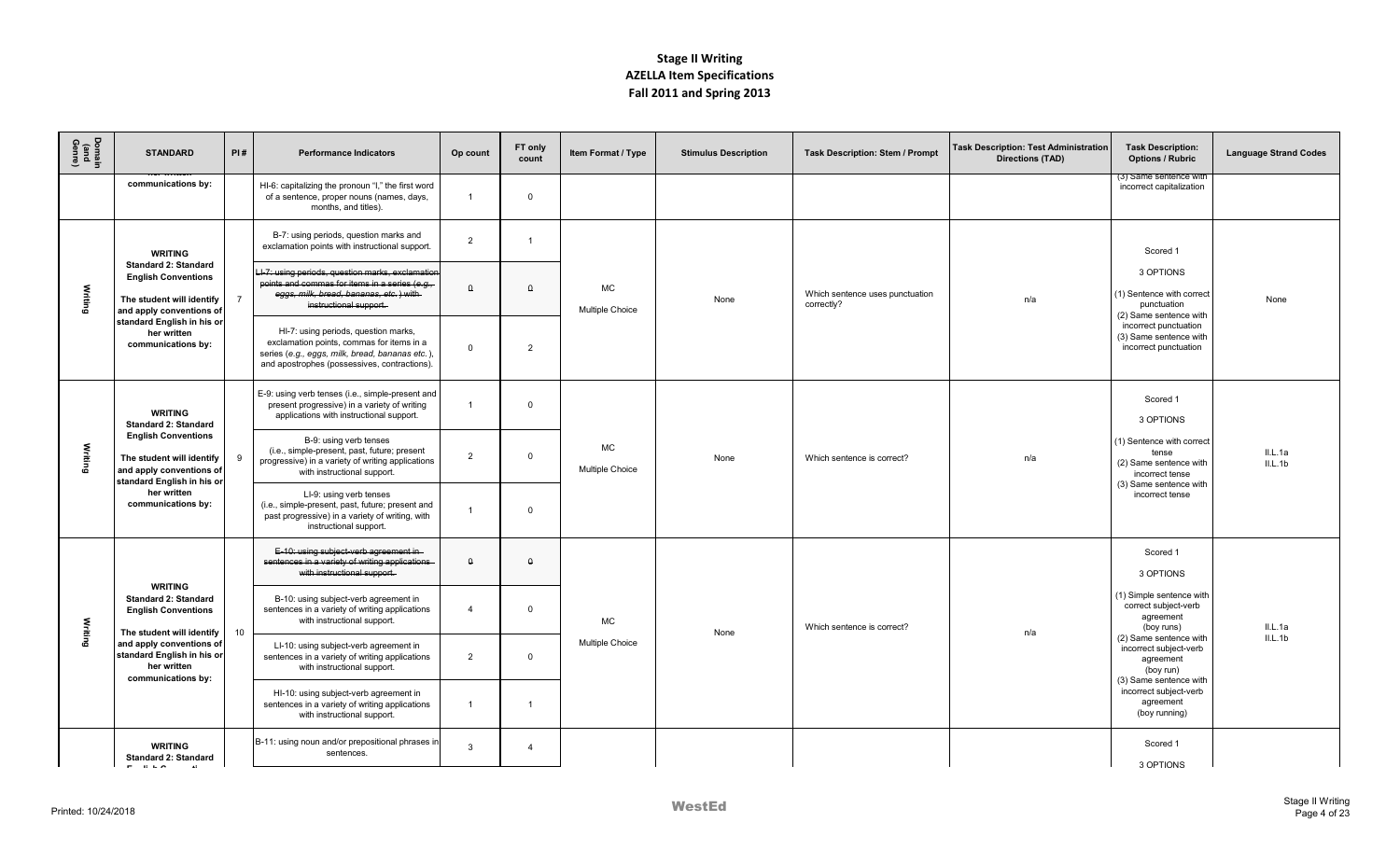| Domain<br>(and<br>Genre) | PI#<br><b>STANDARD</b>                                                                                                   | <b>Performance Indicators</b>                                                                                                                           | Op count | FT only<br>count | Item Format / Type           | <b>Stimulus Description</b>                                                   | <b>Task Description: Stem / Prompt</b>                                                   | Task Description: Test Administration<br>Directions (TAD) | <b>Task Description:</b><br><b>Options / Rubric</b>                                      | <b>Language Strand Codes</b> |
|--------------------------|--------------------------------------------------------------------------------------------------------------------------|---------------------------------------------------------------------------------------------------------------------------------------------------------|----------|------------------|------------------------------|-------------------------------------------------------------------------------|------------------------------------------------------------------------------------------|-----------------------------------------------------------|------------------------------------------------------------------------------------------|------------------------------|
| Fiting                   | <b>English Conventions</b><br>11<br>The student will identify<br>and apply conventions of                                | LI-11: using noun, adverbial and/or prepositional<br>phrases in sentences.                                                                              |          |                  | <b>MC</b><br>Multiple Choice | None                                                                          | Which sentence is correct?                                                               | n/a                                                       | (1) Sentence with correct<br>phrase                                                      | II.L.1a<br>IL.1b             |
|                          | standard English in his or<br>her written<br>communications by:                                                          | HI-11: using noun, adverbial and/or<br>prepositional phrases in sentences.                                                                              |          |                  |                              |                                                                               |                                                                                          |                                                           | (2) Sane sentence with<br>incorrect phrase<br>(3) Same sentence with<br>incorrect phrase |                              |
|                          | WRITING<br><b>Standard 3: Writing</b><br><b>Process</b>                                                                  | LI-1: generating ideas through teacher-led-<br>prewriting activities (e.g., graphic organizers,<br>etc.) and student recording of the ideas.            | Δ        | $\Omega$         | <b>MC</b>                    | <b>GRAPHIC</b>                                                                | Look at the web/chart.<br>[GRAPHIC of story/concept                                      | n/a                                                       | Scored 1<br>3 OPTIONS<br>Three                                                           | None                         |
| ട്                       | Students use the steps of<br>the writing process as a<br>writing piece moves<br>toward completion as<br>demonstrated by: | HI-1: generating ideas through student-led<br>prewriting activities (e.g., advanced graphic<br>organizers, etc.) and student recording of the<br>ideas. |          | $\overline{2}$   | <b>Multiple Choice</b>       | Story or concept web/chart; blank<br>line in one section of the<br>web/chart. | web/chart]<br>Which word[s]/sentence[s] belong[s]<br>on the blank line in the web/chart? |                                                           | word[s]/sentence[s]; only<br>one answer choice fits<br>the context of the<br>web/chart.  |                              |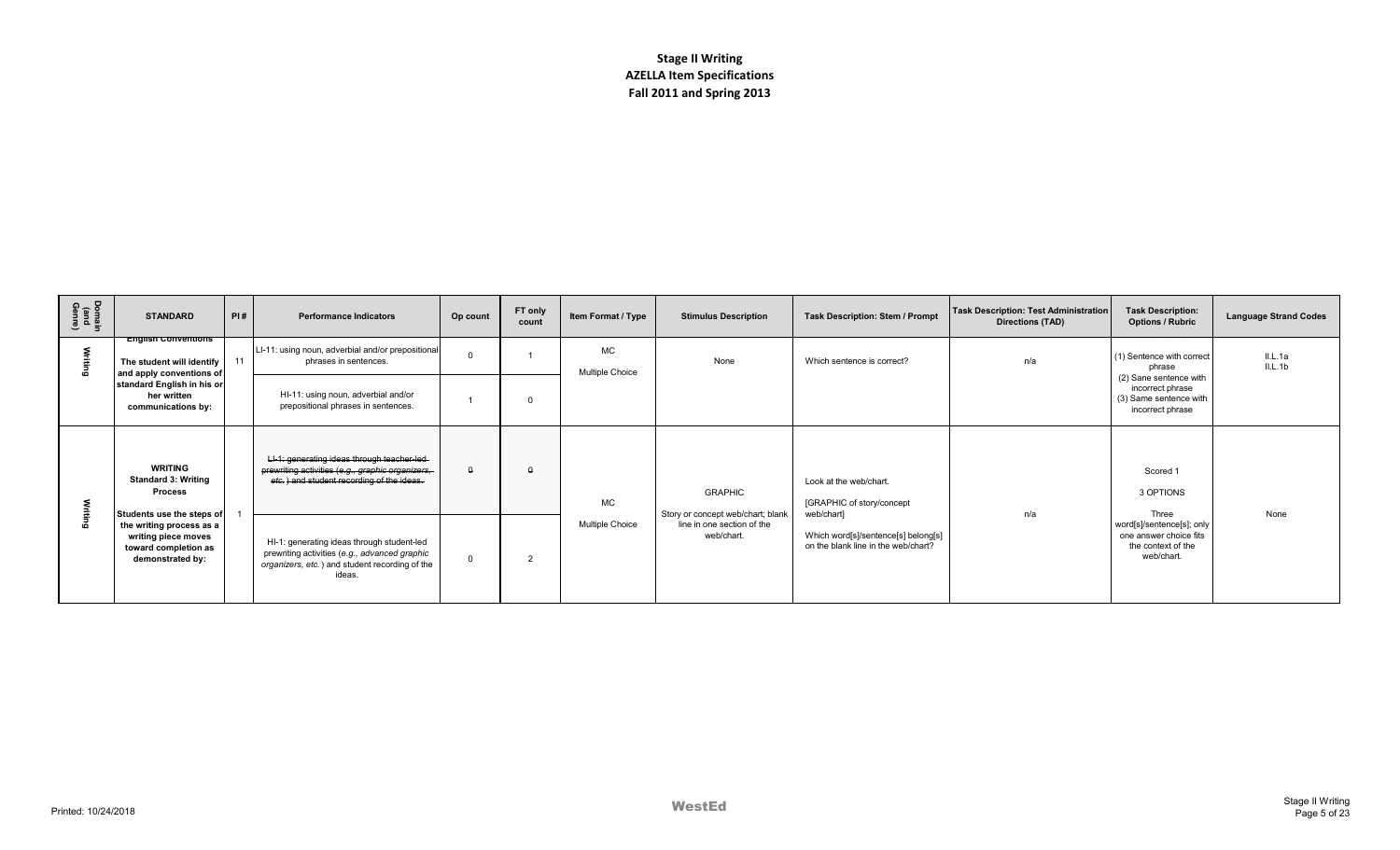| Domain<br>(and<br>Genre) | <b>STANDARD</b>                                                                                                        | PI#         | <b>Performance Indicators</b>                                                                                                                                                                      |                | Op count FT only count  | Item Format / Type           | <b>Stimulus Description</b>                                                                                | <b>Task Description:</b><br>Stem / Prompt                                                                                  | <b>Task Description:</b><br><b>Test Administration Directions (TAD)</b>                                                                                                        | <b>Task Description:</b><br><b>Options / Rubric</b>                                                                                                                                                                 | <b>Language Strand Codes</b> |
|--------------------------|------------------------------------------------------------------------------------------------------------------------|-------------|----------------------------------------------------------------------------------------------------------------------------------------------------------------------------------------------------|----------------|-------------------------|------------------------------|------------------------------------------------------------------------------------------------------------|----------------------------------------------------------------------------------------------------------------------------|--------------------------------------------------------------------------------------------------------------------------------------------------------------------------------|---------------------------------------------------------------------------------------------------------------------------------------------------------------------------------------------------------------------|------------------------------|
| 짖<br>6ujpe               | <b>READING</b><br><b>Standard 1: Print Concepts</b><br>The student will demonstrate knowledge of print<br>concepts by: |             | E-4: locating and identifying the title, author, and<br>illustrator of a book.<br>B-4: locating and identifying the title, author,<br>illustrator, title page, and table of contents of a<br>book. |                | $\overline{\mathbf{0}}$ | MC<br>Multiple Choice        | <b>GRAPHIC</b><br>Front cover of book with<br>title, author's name.<br>illustrator's name.<br>illustration | Look at the book.<br>[GRAPHIC of front cover of a book.]<br>What is the [name of author/illustrator/title] of the<br>book? | Look at number XX.<br>Look at the book.<br>What is the name of the [name of the<br>author/illustrator/title] of the book?<br>Fill in the circle next to the correct<br>answer. | Scored 1<br>3 OPTIONS<br>$(1)$ title<br>(2) author's name<br>(3) illustrator's name                                                                                                                                 | None                         |
| る<br>힆                   | <b>READING</b><br><b>Standard 1: Print Concepts</b><br>The student will demonstrate knowledge of print<br>concepts by: | -5          | LI-5: alphabetizing a series of words to the first<br>letter.                                                                                                                                      | $\overline{2}$ | $\overline{2}$          | MC<br><b>Multiple Choice</b> | None                                                                                                       | Which set of words is in ABC order?                                                                                        | Look at number XX.<br>Which set of words is in ABC order?<br>Fill in the circle next to the correct<br>answer.                                                                 | Scored 1<br>3 OPTIONS<br>(1) Three words; correct<br>alphabetical order (to the first letter)<br>(2) Same three words; incorrect<br>alphabetical order<br>(3) Same three words; incorrect<br>alphabetical order     | None                         |
| ᅎ                        | <b>READING</b><br><b>Standard 1: Print Concepts</b><br>The student will demonstrate knowledge of print<br>concepts by: | $5^{\circ}$ | HI-5: alphabetizing a series of words to the second<br>letter with instructional support.                                                                                                          | $^{\circ}$     | $\overline{2}$          | <b>MC</b><br>Multiple Choice | None                                                                                                       | Which set of words is in ABC order?                                                                                        | Look at number XX.<br>Which set of words is in ABC order?<br>Fill in the circle next to the correct<br>answer.                                                                 | Scored 1<br>3 OPTIONS<br>(1) Three words; correct<br>alphabetical order (to the second<br>letter)<br>(2) Same three words; incorrect<br>alphabetical order<br>(3) Same three words; incorrect<br>alphabetical order | None                         |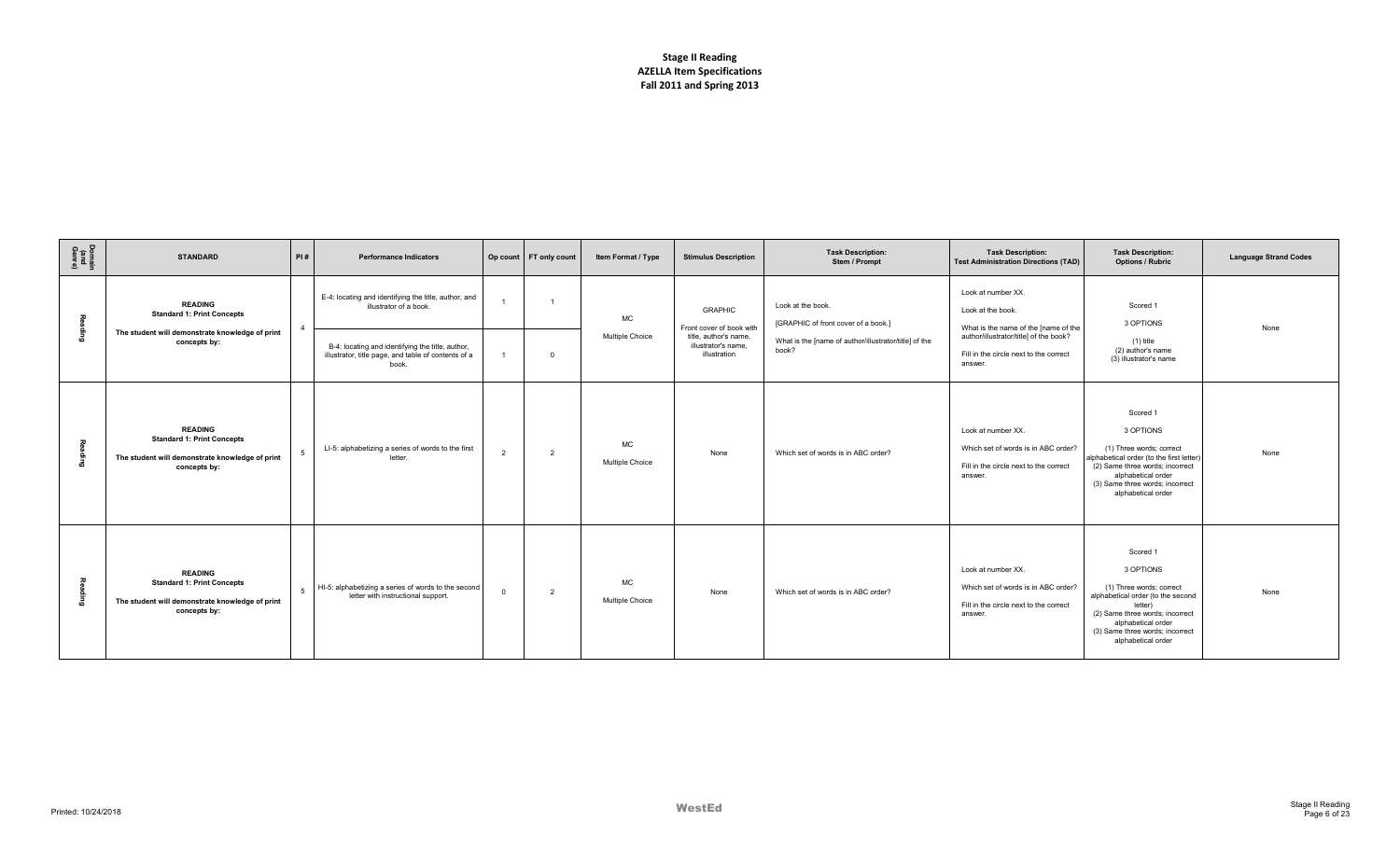| Domain<br>(and<br>Genre) | <b>STANDARD</b>                                                                                                                | PI#            | <b>Performance Indicators</b>                                                                                           |                | Op count FT only count | Item Format / Type                      | <b>Stimulus Description</b>                                                                                                                                      | <b>Task Description:</b><br>Stem / Prompt                                                                                  | <b>Task Description:</b><br><b>Test Administration Directions (TAD)</b>                                                                                                                      | <b>Task Description:</b><br><b>Options / Rubric</b>                                                                                                              | <b>Language Strand Codes</b> |
|--------------------------|--------------------------------------------------------------------------------------------------------------------------------|----------------|-------------------------------------------------------------------------------------------------------------------------|----------------|------------------------|-----------------------------------------|------------------------------------------------------------------------------------------------------------------------------------------------------------------|----------------------------------------------------------------------------------------------------------------------------|----------------------------------------------------------------------------------------------------------------------------------------------------------------------------------------------|------------------------------------------------------------------------------------------------------------------------------------------------------------------|------------------------------|
|                          | <b>READING</b><br><b>Standard 2: Phonemic Awareness</b><br>The student will demonstrate knowledge of<br>phonemic awareness by: |                | PE-1: identifying the initial and final sound (not<br>letters) of a spoken word.                                        | $\Omega$       | $\overline{1}$         | MC<br>Multiple Choice                   | <b>GRAPHIC</b><br>Three pictures:<br>(1) picture of a numeral;<br>(2) picture of a letter;<br>(3) picture of a grade-<br>appropriate<br>symbol/punctuation mark. | [Three answer-choice GRAPHICS in boxes: one<br>numeral; one letter; and one grade-appropriate<br>symbol/punctuation mark.] | Look at number XX.<br>Look at the boxes.<br>Which box has a<br>[numeral/letter/grade-appropriate<br>symbol/punctuation mark]?<br>Fill in the circle under the box for the<br>correct answer. | Scored 1<br>3 OPTIONS<br>Three pictures:<br>(1) picture of a numeral<br>(2) picture of a letter<br>(3) picture of a grade-appropriate<br>symbol/punctuation mark | None                         |
| e<br>Buj                 | <b>READING</b><br><b>Standard 2: Phonemic Awareness</b><br>The student will demonstrate knowledge of<br>phonemic awareness by: | $\overline{4}$ | LI-4: segmenting<br>two-syllable words into syllables.                                                                  | $\overline{2}$ | $\overline{1}$         | SA <sub>1</sub>                         | <b>GRAPHIC</b><br>ORAL<br>One picture of animal/<br>object (2-syllable word).                                                                                    | [GRAPHIC of animal/object]                                                                                                 | Look at number XX.<br>Look at this picture.<br>Say the two syllables of the word<br>[word for the animal/object].                                                                            | Scored 1                                                                                                                                                         | None                         |
|                          | <b>READING</b><br><b>Standard 2: Phonemic Awareness</b><br>The student will demonstrate knowledge of<br>phonemic awareness by: | $\overline{4}$ | HI-4: segmenting multi-syllable words into syllables.                                                                   | $\overline{2}$ | $\overline{2}$         | SA <sub>1</sub>                         | <b>GRAPHIC</b><br>ORAL<br>One picture of animal/<br>object (multi-syllable<br>word).                                                                             | [GRAPHIC of animal/object]                                                                                                 | Look at number XX.<br>Look at this picture.<br>Say the three/four syllables of the<br>word [word for animal/object].                                                                         | Scored 1                                                                                                                                                         | None                         |
|                          | <b>READING</b><br><b>Standard 2: Phonemic Awareness</b><br>The student will demonstrate knowledge of<br>phonemic awareness by: | 5              | HI-5: blending syllables to form multi-syllable words,<br>using r-controlled vowel sounds, digraphs, and<br>diphthongs. | $\Omega$       | $\overline{1}$         | <b>MC</b><br>Multiple Choice            | None                                                                                                                                                             | [One sentence with blank line.]<br>Which word belongs in the blank?                                                        | Look at number XX.<br>[Sentence read to students.]<br>Which word belongs in the blank?<br>Fill in the circle next to the correct<br>answer.                                                  | Scored 1<br>3 OPTIONS<br>Three words; one word fits context<br>and order; two answer choices are<br>incorrect.                                                   | II.L1a<br>IL.1b              |
|                          | <b>READING</b><br><b>Standard 2: Phonemic Awareness</b>                                                                        |                | E-6: distinguishing spoken rhyming words from non-<br>rhyming words.                                                    | $\theta$       | $\theta$               | <b>MC</b>                               | <b>GRAPHIC</b>                                                                                                                                                   |                                                                                                                            | Look at number XX.<br>Which word rhymes with [word]?                                                                                                                                         | Scored 1<br>3 OPTIONS                                                                                                                                            |                              |
|                          | The student will demonstrate knowledge of<br>phonemic awareness by:                                                            | 6              | B-6: identifying rhyming words in response to oral<br>prompt. (What rhymes with hat?).                                  | $\overline{2}$ | $\overline{2}$         | Orally Administered/<br>Multiple Choice | Three pictures of<br>person/animal/object/<br>part of body.                                                                                                      | [Three answer-choice GRAPHICS of<br>person/animal/object/part of body.]                                                    | [word for picture A, word for picture B,<br>word for picture C]<br>Fill in the circle under the picture for<br>the correct answer                                                            | Three pictures of<br>person/animal/object/part of body;<br>only one corresponding word<br>rhymes with the given word.                                            | None                         |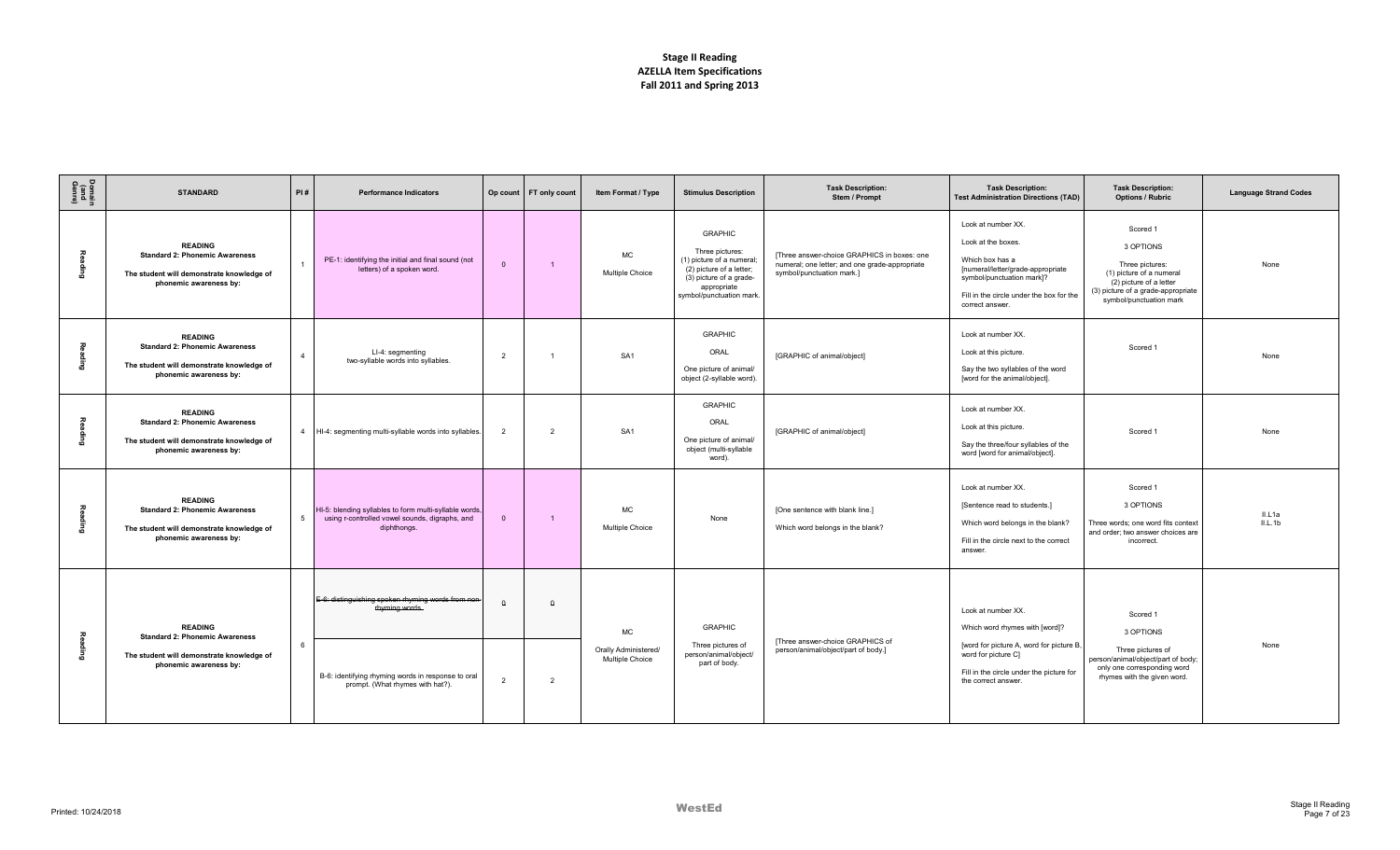| Domain<br>(and<br>Genre)     | <b>STANDARD</b>                                                                                            | PI#          | <b>Performance Indicators</b>                                                                                                                                                                                                                                                                  |                | Op count FT only count | Item Format / Type                                         | <b>Stimulus Description</b>                                                                                                                  | <b>Task Description:</b><br>Stem / Prompt                                                                                                                  | <b>Task Description:</b><br><b>Test Administration Directions (TAD)</b>                                                                                           | <b>Task Description:</b><br><b>Options / Rubric</b>                                                                                             | <b>Language Strand Codes</b> |
|------------------------------|------------------------------------------------------------------------------------------------------------|--------------|------------------------------------------------------------------------------------------------------------------------------------------------------------------------------------------------------------------------------------------------------------------------------------------------|----------------|------------------------|------------------------------------------------------------|----------------------------------------------------------------------------------------------------------------------------------------------|------------------------------------------------------------------------------------------------------------------------------------------------------------|-------------------------------------------------------------------------------------------------------------------------------------------------------------------|-------------------------------------------------------------------------------------------------------------------------------------------------|------------------------------|
| gaing                        | <b>READING</b><br><b>Standard 2: Decoding</b><br>The student will demonstrate knowledge of decoding<br>by: |              | LI-6: orally producing rhyming words in response to<br>spoken words.                                                                                                                                                                                                                           | $\overline{0}$ | $\overline{1}$         | SA <sub>3</sub><br>Orally Administered/<br>Spoken Response | Oral                                                                                                                                         | [List of three two-syllable words.]                                                                                                                        | Look at number XXX.<br>Look at the list of words<br>Read each word to me.                                                                                         | Scored 0-3                                                                                                                                      | None                         |
| ading                        | <b>READING</b><br><b>Standard 2: Decoding</b><br>The student will demonstrate knowledge of decoding<br>by: |              | PE-7: distinguishing letters from numbers and<br>symbols.                                                                                                                                                                                                                                      |                | $\overline{2}$         | <b>MC</b><br>Orally Administered/<br>Multiple Choice       | <b>GRAPHIC</b><br>Three pictures:<br>(1) picture of a numeral;<br>(2) picture of a letter;<br>(3) picture of a grade-<br>appropriate symbol. | [Three answer-choice GRAPHICS]<br>[Three pictures:<br>(1) picture of a numeral;<br>(2) picture of a letter;<br>(3) picture of a grade-appropriate symbol.] | Look at number XX.<br>Look at these pictures<br>Which picture shows a<br>letter/number/symbol?<br>Fill in the circle under the picture for<br>the correct answer. | Scored 1<br>3 OPTIONS<br>Three pictures:<br>(1) picture of a numeral<br>(2) picture of a letter<br>(3) picture of a grade-appropriate<br>symbol | IL.L.2                       |
| $\overline{A}$<br>nging<br>D | <b>READING</b><br><b>Standard 2: Decoding</b><br>The student will demonstrate knowledge of decoding<br>by: |              | B-9: reading regularly spelled one-syllable words by<br>applying the most common letter-sound<br>correspondences, including the sounds represented<br>by single letters with instructional support.                                                                                            | $\mathbf 0$    | 3                      | SA <sub>3</sub><br>Orally Administered/<br>Spoken Response | ORAL<br>[List of three one-syllable<br>above-grade-level words.]                                                                             | [List of three one-syllable above-grade-level words.]                                                                                                      | Look at number XX.<br>Look at this list of words.<br>Read each word to me.                                                                                        | Scored 0-3                                                                                                                                      | None                         |
| ag<br>R                      | <b>READING</b><br><b>Standard 2: Decoding</b><br>The student will demonstrate knowledge of decoding<br>by: | $\mathbf{q}$ | LI-9: reading regularly spelled<br>two-syllable words by applying the most common<br>letter-sound correspondences, including the sounds<br>represented by single letters, consonant blends,<br>and consonant/vowel digraphs (th, sh, ck).                                                      | $\overline{2}$ | $\overline{2}$         | SA <sub>3</sub><br>Orally Administered/<br>Spoken Response | ORAL<br>[List of three two-syllable<br>above-grade-level words.]                                                                             | [List of three two-syllable above-grade-level words.]                                                                                                      | Look at number XX.<br>Look at this list of words.<br>Read each word to me.                                                                                        | Scored 0-3                                                                                                                                      | None                         |
| aqing                        | <b>READING</b><br><b>Standard 2: Decoding</b><br>The student will demonstrate knowledge of decoding<br>by: | $\alpha$     | HI-9: reading regularly spelled multi-syllable words<br>by applying the most common letter-sound<br>correspondences, including the sounds represented<br>by single letters, consonant blends,<br>consonant/vowel digraphs (th, sh, ck) and<br>diphthongs (ea, ie, ee) and r-controlled vowels. | $\mathbf 0$    | 3                      | SA <sub>3</sub><br>Orally Administered/<br>Spoken Response | ORAL<br>[List of three multi-syllable<br>above-grade-level words.                                                                            | [List of three multi-syllable above-grade-level words.]                                                                                                    | Look at number XX.<br>Look at this list of words.<br>Read each word to me.                                                                                        | Scored 0-3                                                                                                                                      | None                         |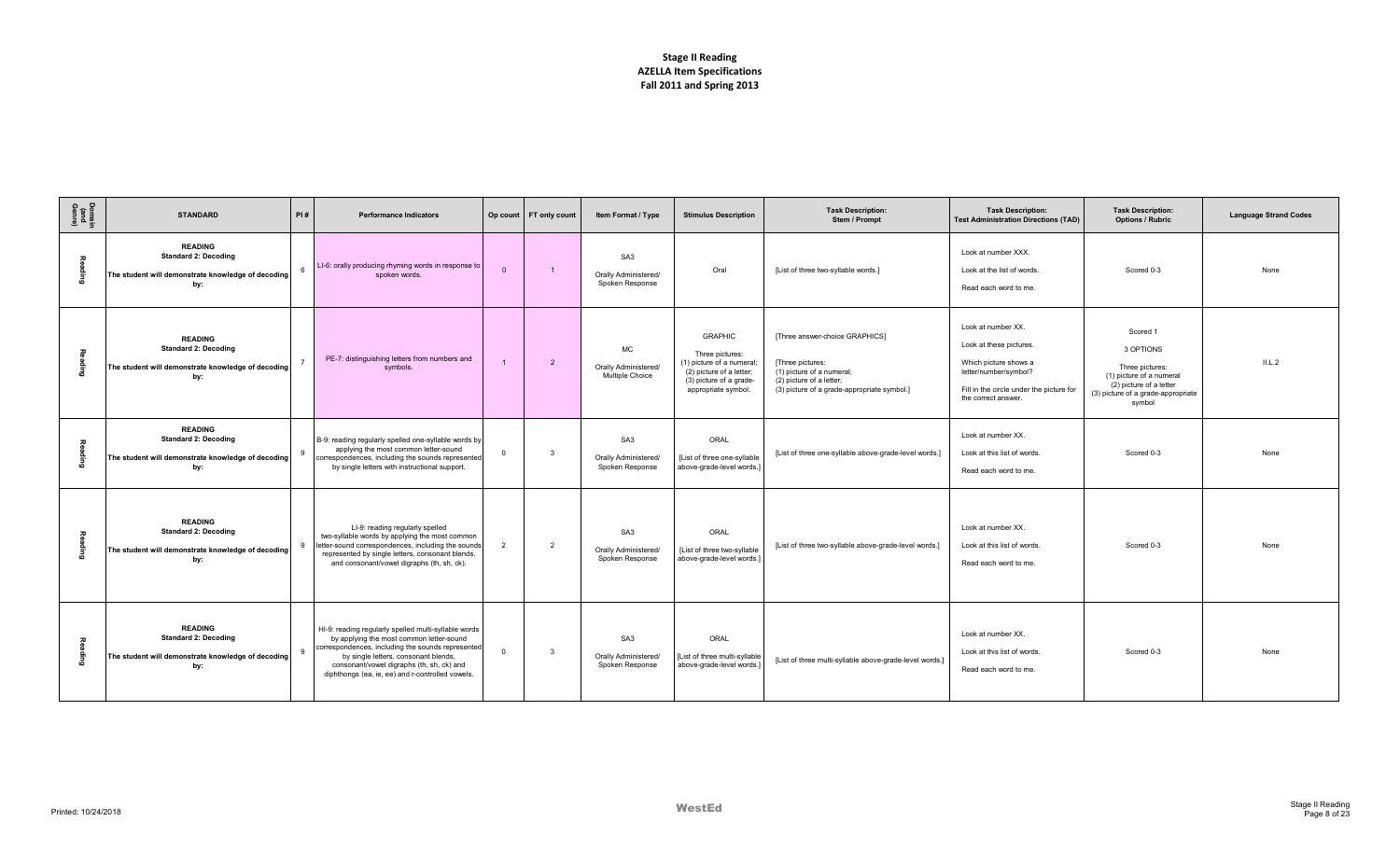| Domain<br>(and<br>Genre) | <b>STANDARD</b>                                                                                            | PI# | <b>Performance Indicators</b>                                                             |                | Op count FT only count | Item Format / Type           | <b>Stimulus Description</b> | <b>Task Description:</b><br>Stem / Prompt                                    | <b>Task Description:</b><br><b>Test Administration Directions (TAD)</b>                                                                    | <b>Task Description:</b><br><b>Options / Rubric</b>                                                                                  | <b>Language Strand Codes</b> |
|--------------------------|------------------------------------------------------------------------------------------------------------|-----|-------------------------------------------------------------------------------------------|----------------|------------------------|------------------------------|-----------------------------|------------------------------------------------------------------------------|--------------------------------------------------------------------------------------------------------------------------------------------|--------------------------------------------------------------------------------------------------------------------------------------|------------------------------|
|                          | <b>READING</b><br><b>Standard 2: Decoding</b><br>The student will demonstrate knowledge of decoding<br>by: | 12  | LI-12: identifying base words that have been<br>modified by inflectional endings.         | $\overline{2}$ |                        | <b>MC</b><br>Multiple Choice | None                        | What is the base word of<br>[one word (underlined) with -s/-ed/-ing ending]? | Look at number XX.<br>What is the base word of [one word<br>with -s/-ed/-ing ending]?<br>Fill in the circle next to the correct<br>answer. | Scored 1<br>3 OPTIONS<br>Three variations of designated<br>word; only one answer choice is<br>correct base word.                     | IL.2                         |
|                          | <b>READING</b><br><b>Standard 2: Decoding</b>                                                              | 15  | LI-15: using knowledge of word order (syntax) and-<br>context to confirm decoding.        | $\Omega$       |                        | MC.                          | Sentence with a blank.      | [One sentence with a blank line.]                                            | Look at number XX.<br>[One sentence with blank line read to<br>students.]                                                                  | Scored 1<br>3 OPTIONS                                                                                                                | IL.Aa                        |
|                          | The student will demonstrate knowledge of decoding<br>by:                                                  |     | HI-15: using knowledge of word order (syntax) and<br>context to confirm decoding of text. |                |                        | Multiple Choice              |                             | Which word belongs in the blank?                                             | Which word belongs in the blank?<br>Fill in the circle next to the correct<br>answer.                                                      | (1) Word that fits context and order<br>(2) Word that fits context, but not<br>order<br>(3) Word that fits order, but not<br>context |                              |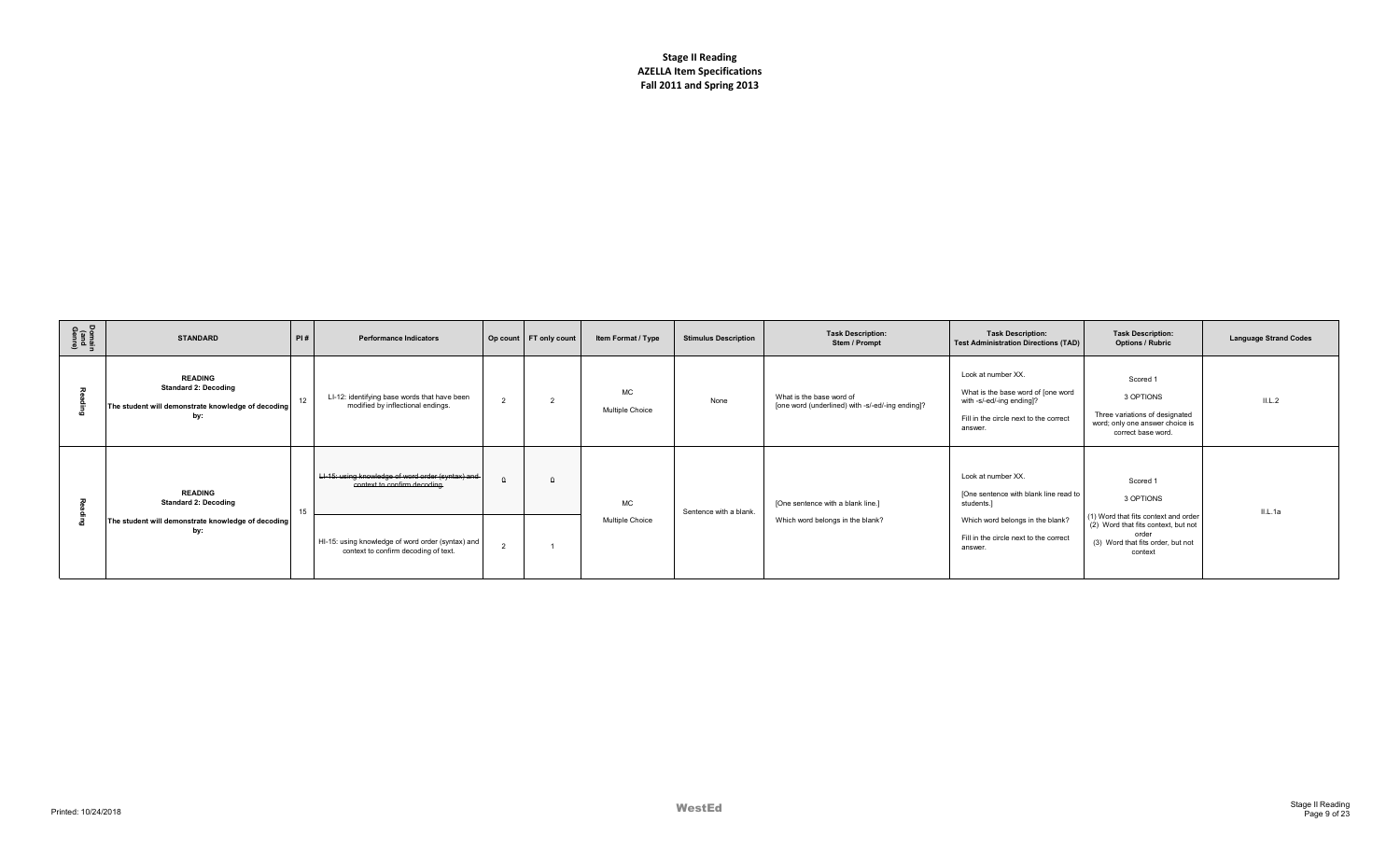| Domain<br>(and<br>Genre) | <b>STANDARD</b>                                                                                                                   | PI#          | <b>Performance Indicators</b>                                                                                                                                                                                                                                                                                                                                                                                                            |                                  | Op count FT only count                 | Item Format / Type                             | <b>Stimulus Description</b>                                                            | <b>Task Description:</b><br>Stem / Prompt                                                                                                                                                                                     | <b>Task Description:</b><br><b>Test Administration Directions (TAD)</b>                                                                                                                                                                         | <b>Task Description:</b><br><b>Options / Rubric</b>                                                                       | <b>Language Strand Codes</b> |
|--------------------------|-----------------------------------------------------------------------------------------------------------------------------------|--------------|------------------------------------------------------------------------------------------------------------------------------------------------------------------------------------------------------------------------------------------------------------------------------------------------------------------------------------------------------------------------------------------------------------------------------------------|----------------------------------|----------------------------------------|------------------------------------------------|----------------------------------------------------------------------------------------|-------------------------------------------------------------------------------------------------------------------------------------------------------------------------------------------------------------------------------|-------------------------------------------------------------------------------------------------------------------------------------------------------------------------------------------------------------------------------------------------|---------------------------------------------------------------------------------------------------------------------------|------------------------------|
|                          | <b>READING</b><br><b>Standard 4: Comprehending Text</b><br>The student will demonstrate knowledge of reading<br>comprehension by: | 17           | LI-17: identifying a variety of sources (e.g., trade<br>books, magazines, electronic sources, textbooks)<br>that may be used to answer specific questions<br>and/or to gather information with instructional<br>support.<br>HI-17: identifying a variety of sources (e.g., trade<br>books, encyclopedias, magazine, electronic<br>sources, and textbooks) that may be used to<br>answer specific questions and/or gather<br>information. | $\Omega$<br>$\overline{2}$       | -1<br>$\overline{2}$                   | МC<br>Multiple Choice                          | None                                                                                   | Which book will give the most information about<br>[topic]?                                                                                                                                                                   | Look at number XX.<br>Which book will give the most<br>information about [topic]?<br>Fill in the circle next to the correct<br>answer.                                                                                                          | Scored 1<br>3 OPTIONS<br>Three book titles; only one answer<br>choice relates to designated topic.                        | None                         |
|                          | <b>READING</b><br><b>Standard 4: Comprehending Text</b>                                                                           |              | B-18: interpreting signs, labels, symbols and<br>captions within the environment.<br>LI-18: interpreting signs, labels, symbols and<br>captions within the environment.<br>HI-18: interpreting signs, labels, symbols and<br>captions within the environment.                                                                                                                                                                            | $\Omega$                         | $\theta$<br>$\theta$<br>$\mathcal{R}$  | МC                                             | <b>GRAPHIC</b>                                                                         | Which sign means [corresponding meaning]?<br>[GRAPHIC of sign/label/symbol]                                                                                                                                                   | Look at number XX.<br>Which sign means [corresponding<br>meaning]?<br>Fill in the circle under the sign that<br>means [corresponding meaning].                                                                                                  | Scored 1<br>3 OPTIONS<br>Three pictures of sign/label/symbol;<br>only one answer choice is correct.                       |                              |
| 룳                        | The student will demonstrate knowledge of reading<br>comprehension by:                                                            | 18           | B-18: interpreting signs, labels, symbols and<br>captions within the environment.<br>LI-18: interpreting signs, labels, symbols and<br>captions within the environment.<br>HI-18: interpreting signs, labels, symbols and<br>captions within the environment.                                                                                                                                                                            | $\Omega$<br>$\Delta$<br>$\Omega$ | $\Omega$<br>$\theta$<br>$\overline{1}$ | Multiple Choice                                | Three pictures of<br>sign/label/symbol.                                                | What does this sign mean?<br>[GRAPHIC of sign/label/symbol.]                                                                                                                                                                  | Look at number XX.<br>What does this sign mean?<br>Fill in the circle next to the correct<br>answer.                                                                                                                                            | Scored 1<br>3 OPTIONS<br>Three possible meanings of<br>sign/label/symbol; only one answer<br>choice is correct.           | IL.L.2                       |
| ᇙ                        | <b>READING</b><br><b>Standard 4: Comprehending Text</b><br>The student will demonstrate knowledge of reading<br>comprehension by: | 19           | HI-19: locating specific information by using<br>organizational features (e.g., titles, table of<br>contents, heading captions, bold print, glossary,<br>indices) in expository text.                                                                                                                                                                                                                                                    | $\overline{2}$                   | $\overline{2}$                         | МC<br>Multiple Choice                          | <b>GRAPHIC</b><br>Table of contents.                                                   | Look at the table of contents from a [type of/subject of<br>book].<br>[GRAPHIC of table of contents]<br>Which page has information about [topic from<br>categories in table of contents].<br>[DO NOT TEST GLOSSARY OR INDEX.] | Look at number XX.<br>Look at the table of contents from a<br>book about [type of/subject of book].<br>Which page has information about<br>[topic from categories in table of<br>contents]?<br>Fill in the circle next to the correct<br>answer | Scored 1<br>3 OPTIONS<br>Three page numbers from the table<br>of contents; only one corresponds<br>to designated subject. | None                         |
| å                        | <b>READING</b><br><b>Standard 4: Comprehending Text</b><br>The student will demonstrate knowledge of reading<br>comprehension by: | $\mathbf{3}$ | B-3: answering questions (yes/no, who, what, when,<br>which, where, why) about text with instructional<br>support.                                                                                                                                                                                                                                                                                                                       | $\overline{2}$                   | $\overline{2}$                         | <b>MC</b><br>Passage-based:<br>Multiple Choice | <b>GRAPHIC</b><br>- to 4-sentence (20 words<br>or less) story or content<br>area text. | [Three- to four-sentence story in text box.]<br>Which picture shows [detail described in the story]?                                                                                                                          | Look at number XX.<br>Read the story and the question.<br>Then fill in the circle under the picture<br>for the correct answer.                                                                                                                  | Scored 1<br>3 OPTIONS<br>Three pictures of animal/object<br>featured in the story; only one<br>answer choice is correct.  | IL.Aa                        |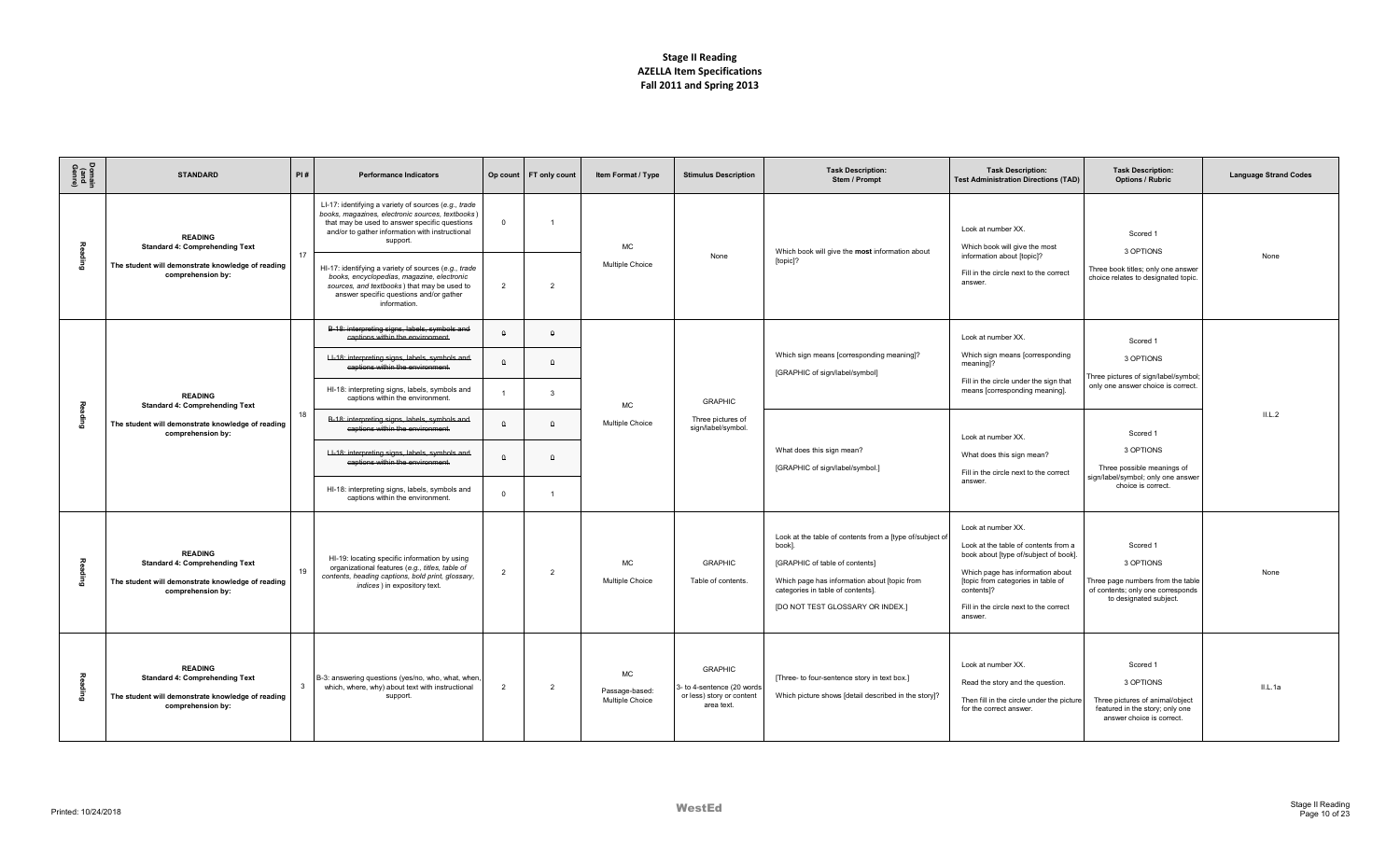| Domain<br>(and<br>Genre) | <b>STANDARD</b>                                                                                                                   | PI#            | <b>Performance Indicators</b>                                                                          |                         | Op count   FT only count | Item Format / Type                             | <b>Stimulus Description</b> | <b>Task Description:</b><br>Stem / Prompt                                     | <b>Task Description:</b><br><b>Test Administration Directions (TAD)</b>                                                     | <b>Task Description:</b><br><b>Options / Rubric</b>                                                                                                                                                                           | <b>Language Strand Codes</b> |
|--------------------------|-----------------------------------------------------------------------------------------------------------------------------------|----------------|--------------------------------------------------------------------------------------------------------|-------------------------|--------------------------|------------------------------------------------|-----------------------------|-------------------------------------------------------------------------------|-----------------------------------------------------------------------------------------------------------------------------|-------------------------------------------------------------------------------------------------------------------------------------------------------------------------------------------------------------------------------|------------------------------|
|                          | <b>READING</b><br><b>Standard 4: Comprehending Text</b><br>The student will demonstrate knowledge of reading<br>comprehension by: | $\overline{2}$ | LI-2: predicting what might happen next in a reading<br>selection.                                     | $\overline{\mathbf{3}}$ | $\overline{1}$           | MC<br>Passage-based:<br>Multiple Choice        | Literary passage            | What will happen next?<br>What will [character in passage] do next?           | Read the story and questions XX and<br>XX.<br>Then, for each question, fill<br>in the circle next to the correct<br>answer. | Scored 1<br>3 OPTIONS<br>(1) a plausible prediction that is<br>supported by the story<br>(2) a plausible prediction that is not<br>supported by the story<br>(3) a plausible prediction that is not<br>supported by the story | None                         |
|                          | <b>READING</b><br><b>Standard 4: Comprehending Text</b>                                                                           | $\mathbf{3}$   | LI-3: answering questions about text.                                                                  | $\overline{0}$          |                          | MC<br>Passage-based                            | Literary passage            | Who/What/Where/When/Why/How [question about a<br>detail in the passage]?      | Read the story and questions XX and<br>XX.<br>Then, for each question, fill                                                 | Scored 1<br>3 OPTIONS                                                                                                                                                                                                         | None                         |
| ទី ភ្ន                   | The student will demonstrate knowledge of reading<br>comprehension by:                                                            |                | HI-3: locating facts and answering questions about<br>text.                                            |                         | $\mathbf{4}$             | Multiple Choice                                |                             |                                                                               | in the circle next to the correct<br>answer.                                                                                | 3 words/phrases related to the<br>passage; only one answer choice is<br>correct.                                                                                                                                              |                              |
|                          |                                                                                                                                   |                | E-9: identifying the purpose for reading specific-<br>books. (e.g., to be entertained, to be informed) | $\Omega$                | $\Omega$                 | <b>MC</b><br>Passage-based:<br>Multiple Choice | Literary passage            |                                                                               | Read the story and questions XX                                                                                             | Scored 1                                                                                                                                                                                                                      |                              |
|                          | <b>READING</b><br><b>Standard 4: Comprehending Text</b><br>The student will demonstrate knowledge of reading<br>comprehension by: | 9              | B-9: identifying the purpose for reading specific-<br>books.                                           | $\Omega$                | $\Omega$                 |                                                |                             | Why will a student read the story?                                            | through XX.<br>Then, for each question,<br>fill in the circle next to the correct<br>answer.                                | 3 OPTIONS<br>Three reasons to read the passage<br>only one answer choice is correct.                                                                                                                                          | None                         |
|                          |                                                                                                                                   |                | LI-9: identifying the purpose for reading specific<br>books.                                           | $\Omega$                | -1                       |                                                |                             |                                                                               |                                                                                                                             |                                                                                                                                                                                                                               |                              |
| :Lite<br>Pass<br>iction) | <b>READING</b><br><b>Standard 4: Comprehending Text</b><br>The student will demonstrate knowledge of reading<br>comprehension by: | 10             | HI-10: identifying cause and effect of specific<br>events in a literary selection.                     |                         | $\overline{2}$           | <b>MC</b><br>Passage-based:<br>Multiple Choice | Literary passage            | Why [question asking either the cause or effect of a<br>detail in the story]? | Read the story and questions XX and<br>XX.<br>Then, for each question, fill<br>in the circle next to the correct<br>answer. | Scored 1<br>3 OPTIONS<br>(1) A correct cause or effect<br>(2) Incorrect cause or effect<br>(3) Incorrect cause or effect                                                                                                      | None                         |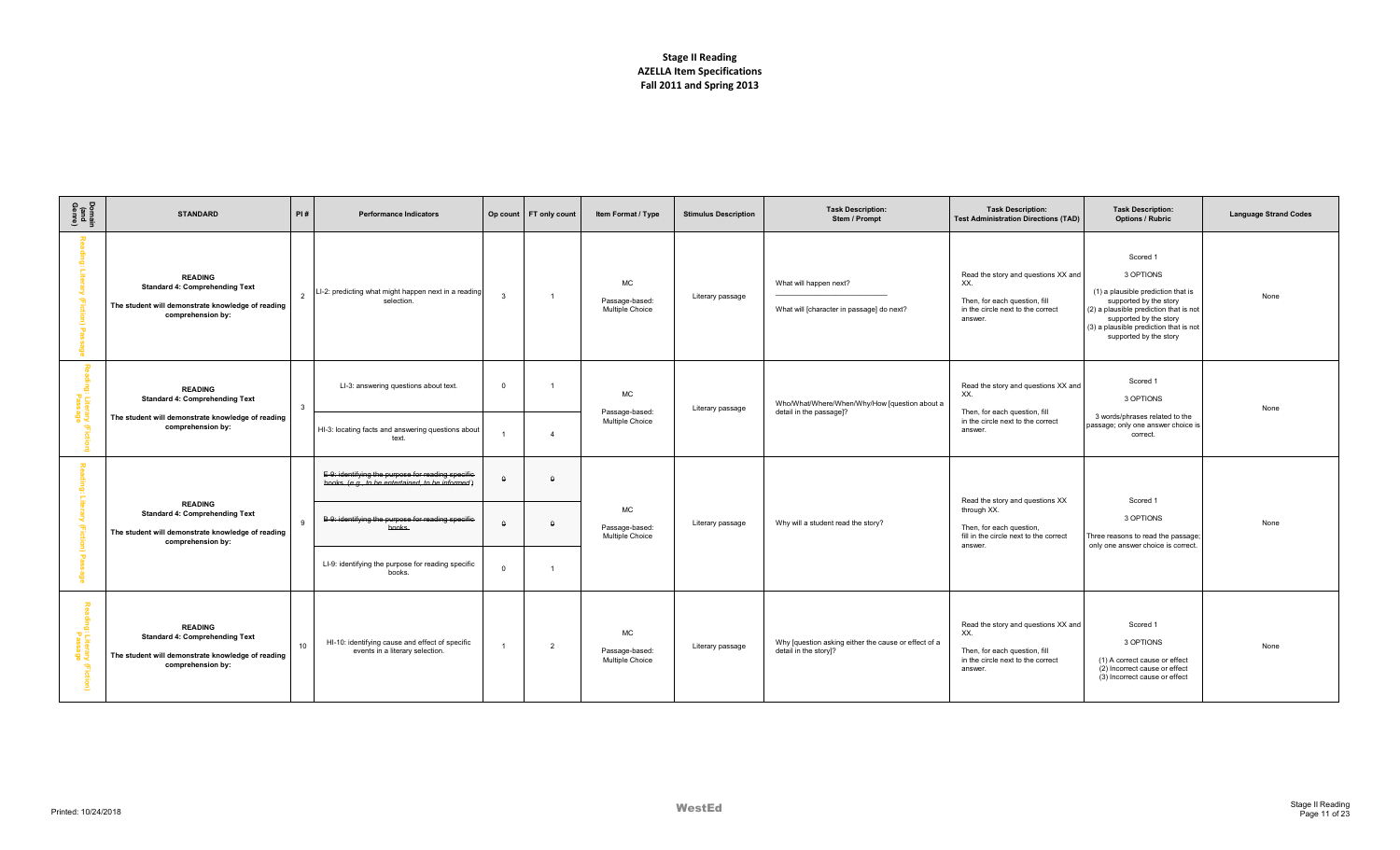| Domain<br>(and<br>Genre)                       | <b>STANDARD</b>                                                                                                                   | PI#                                                                   | <b>Performance Indicators</b>                                                                   | Op count       | FT only count                     | Item Format / Type                      | <b>Stimulus Description</b>       | <b>Task Description:</b><br>Stem / Prompt                                     | <b>Task Description:</b><br><b>Test Administration Directions (TAD)</b>                                                     | <b>Task Description:</b><br><b>Options / Rubric</b>                                              | <b>Language Strand Codes</b> |
|------------------------------------------------|-----------------------------------------------------------------------------------------------------------------------------------|-----------------------------------------------------------------------|-------------------------------------------------------------------------------------------------|----------------|-----------------------------------|-----------------------------------------|-----------------------------------|-------------------------------------------------------------------------------|-----------------------------------------------------------------------------------------------------------------------------|--------------------------------------------------------------------------------------------------|------------------------------|
| Reading: Literary<br>(Fiction) Passage         | <b>READING</b><br><b>Standard 4: Comprehending Text</b><br>The student will demonstrate knowledge of reading<br>comprehension by: | 11                                                                    | E-11: identifying main characters from a literary<br>selection heard or read.                   | $\Omega$       | $\overline{2}$                    | МC<br>Passage-based:<br>Multiple Choice | Literary passage                  | Who is the main character in the story?                                       | Read the story and questions XX and<br>XX.<br>Then, for each question, fill<br>in the circle next to the correct<br>answer. | Scored 1<br>3 OPTIONS<br>(1) Main character<br>(2) Minor character<br>(3) Minor character        | None                         |
| Reading:<br>(Fiction)<br>: Literary<br>Passage | <b>READING</b><br><b>Standard 4: Comprehending Text</b><br>The student will demonstrate knowledge of reading<br>comprehension by: | 11                                                                    | B-11: identifying characters from a literary selection<br>heard or read.                        | $\Omega$       | $\mathbf{1}$                      | МC<br>Passage-based:<br>Multiple Choice | Literary passage                  | Who [detail of character's/characters' action in the<br>story]?               | Read the story and questions XX and<br>XX.<br>Then, for each question, fill<br>in the circle next to the correct<br>answer. | Scored 1<br>3 OPTIONS<br>Characters from the story; only one<br>answer choice is correct.        | None                         |
| Reading: Literary<br>(Fiction) Passage         | <b>READING</b><br><b>Standard 4: Comprehending Text</b>                                                                           |                                                                       | LI-11: describing characters from a literary<br>selection.                                      | $\Omega$       |                                   | МC<br>Passage-based:                    | Literary passage                  | Which word(s) best tell(s) about [character(s) from<br>the story]?            | Read the story and questions XX and<br>XX.<br>Then, for each question, fill                                                 | Scored 1<br>3 OPTIONS<br>(1) Trait of identified character                                       | None                         |
|                                                | The student will demonstrate knowledge of reading<br>comprehension by:                                                            |                                                                       | HI-11: describing characters from a literary<br>selection.                                      | $\overline{2}$ | $\mathbf 0$                       | Multiple Choice                         |                                   |                                                                               | in the circle next to the correct<br>answer.                                                                                | (2) Trait of a different character<br>(3) Trait that does not fit identified<br>character        |                              |
|                                                |                                                                                                                                   |                                                                       | E-12: identifying the setting from a literary selection<br>heard or read.                       | $\Omega$       | $\Omega$                          |                                         |                                   |                                                                               |                                                                                                                             |                                                                                                  |                              |
|                                                | <b>READING</b><br><b>Standard 4: Comprehending Text</b>                                                                           |                                                                       | B-12: identifying the setting from a literary selection.                                        | $\Omega$       |                                   | MC                                      |                                   |                                                                               | Read the story and questions XX<br>through XX.                                                                              | Scored 1<br>3 OPTIONS                                                                            |                              |
| : Literary<br>Passage                          | The student will demonstrate knowledge of reading<br>comprehension by:                                                            |                                                                       | LI-12: describing the setting from a literary-<br>selection.                                    | $\Omega$       | $\Omega$                          | Passage-based:<br>Multiple Choice       | Literary passage                  | Where does the story happen?                                                  | Then, for each question,<br>fill in the circle next to the correct<br>answer.                                               | Three plausible settings; only one<br>answer choice is correct.                                  | None                         |
|                                                |                                                                                                                                   |                                                                       | HI-12: describing the setting from a literary<br>selection                                      | $\Omega$       | $\Omega$                          |                                         |                                   |                                                                               |                                                                                                                             |                                                                                                  |                              |
| Reading:<br>(Fiction)                          | <b>READING</b><br><b>Standard 4: Comprehending Text</b>                                                                           |                                                                       |                                                                                                 |                |                                   | МC                                      |                                   | Which is the best summary of the story?                                       | Read the story and questions XX<br>through XX.                                                                              | Scored 1<br>3 OPTIONS                                                                            |                              |
|                                                | The student will demonstrate knowledge of reading<br>comprehension by:                                                            | 13                                                                    | HI-13: summarizing the key events from a literary<br>selection.                                 | $\Omega$       | 3                                 | Passage-based:<br>Multiple Choice       | Literary passage                  | Which sentence is the best summary of the story?                              | Then, for each question,<br>fill in the circle next to the correct<br>answer.                                               | (1) summary of the story<br>(2) partial summary of the story<br>(3) partial summary of the story | None                         |
| Reading:<br>(Fiction)                          | <b>READING</b><br><b>Standard 4: Comprehending Text</b>                                                                           |                                                                       | LI-14: identifying the plot (specific events, problem<br>and solution) in a literary selection. |                | $\Omega$                          | МC                                      |                                   |                                                                               | Read the story and questions XX and<br>XX.                                                                                  | Scored 1<br>3 OPTIONS                                                                            |                              |
|                                                | 14<br>The student will demonstrate knowledge of reading<br>comprehension by:                                                      | HI-14: identifying and describing the plot in a literary<br>selection |                                                                                                 | $\theta$       | Passage-based:<br>Multiple Choice | Literary passage                        | What is the problem in the story? | Then, for each question, fill<br>in the circle next to the correct<br>answer. | (1) Correct problem<br>(2) Incorrect problem<br>(3) Incorrect problem                                                       | None                                                                                             |                              |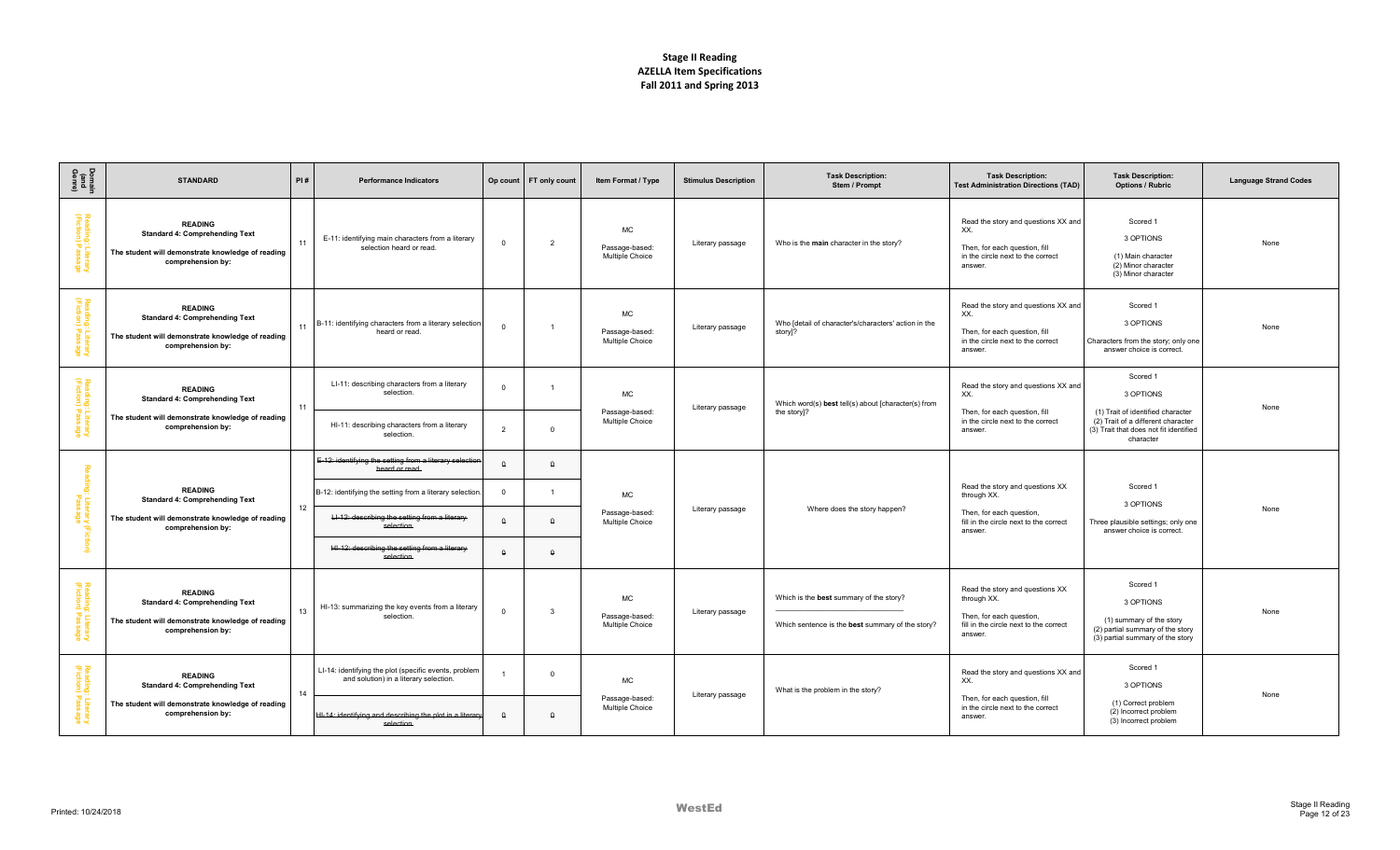| Domain<br>(and<br>Genre)                             | <b>STANDARD</b>                                                                                                                   | PI#          | <b>Performance Indicators</b>                                                                                                                                        | Op count                   | FT only count  | Item Format / Type                      | <b>Stimulus Description</b>                                                                                                                              | <b>Task Description:</b><br>Stem / Prompt                                                              | <b>Task Description:</b><br><b>Test Administration Directions (TAD)</b>                                                         | <b>Task Description:</b><br><b>Options / Rubric</b>                                                                             | <b>Language Strand Codes</b> |
|------------------------------------------------------|-----------------------------------------------------------------------------------------------------------------------------------|--------------|----------------------------------------------------------------------------------------------------------------------------------------------------------------------|----------------------------|----------------|-----------------------------------------|----------------------------------------------------------------------------------------------------------------------------------------------------------|--------------------------------------------------------------------------------------------------------|---------------------------------------------------------------------------------------------------------------------------------|---------------------------------------------------------------------------------------------------------------------------------|------------------------------|
| Ξ<br>Informa<br>ion) Pas                             | <b>READING</b><br><b>Standard 4: Comprehending Text</b><br>The student will demonstrate knowledge of reading<br>comprehension by: | -3           | LI-3: answering questions about text.<br>HI-3: locating facts and answering questions about<br>text.                                                                 | $\Omega$<br>6              | $\Omega$       | MC<br>Passage-based:<br>Multiple Choice | Informational passage                                                                                                                                    | Who/What/Where/When/Why/How [question about a<br>detail in the passage]?                               | Read the story and questions XX<br>through XX.<br>Then, for each question,<br>fill in the circle next to the correct<br>answer. | Scored 1<br>3 OPTIONS<br>3 words/phrases related to the<br>passage; only one answer choice is<br>correct.                       | None                         |
| <b>S</b><br>ding: Informa<br>nfiction) Pas           | <b>READING</b><br><b>Standard 4: Comprehending Text</b><br>The student will demonstrate knowledge of reading<br>comprehension by: |              | E-7: identifying the topic from text heard or read.                                                                                                                  |                            | $\overline{1}$ | MC<br>Passage-based:<br>Multiple Choice | Informational passage                                                                                                                                    | What is the story mostly about?                                                                        | Read the story and questions XX<br>through XX.<br>Then, for each question,<br>fill in the circle next to the correct<br>answer. | Scored 1<br>3 OPTIONS<br>(1) topic of the passage<br>(2) detail from the passage<br>(3) detail from the passage                 | None                         |
| Reac<br>ling: Informal<br>nfiction) Pass             | <b>READING</b><br><b>Standard 4: Comprehending Text</b><br>The student will demonstrate knowledge of reading<br>comprehension by: |              | HI-7: summarizing the main idea and details from<br>text, using complete sentences.                                                                                  |                            | $\overline{1}$ | MC<br>Passage-based:<br>Multiple Choice | Informational passage                                                                                                                                    | Which is the best summary of the story?                                                                | Read the story and questions XX<br>through XX.<br>Then, for each question,<br>fill in the circle next to the correct<br>answer. | Scored 1<br>3 OPTIONS<br>(1) summary of the passage<br>(2) partial summary of the passage<br>(3) partial summary of the passage | None                         |
| Reading: Informat<br>(Nonfiction) Pass<br>ege<br>age | <b>READING</b><br><b>Standard 4: Comprehending Text</b><br>The student will demonstrate knowledge of reading<br>comprehension by: |              | LI-8: locating specific information from external text<br>features of text.                                                                                          | $\theta$                   | $\theta$       | MC<br>Passage-based:<br>Multiple Choice | Informational passage<br><b>GRAPHIC</b><br>Chart/map/diagram/<br>illustration/table/timeline<br>attached to an<br>Informational passage<br>(Nonfiction). | In the picture, [question that only requires the student<br>to locate the answer in the text feature]? | Read the story and questions XX<br>through XX.<br>Then, for each question,<br>fill in the circle next to the correct<br>answer. | Scored 1<br>3 OPTIONS<br>Three pieces of information from<br>the text feature; only one answer<br>choice is correct.            | None                         |
| Reading: Informat<br>(Nonfiction) Pass               | <b>READING</b><br><b>Standard 4: Comprehending Text</b><br>The student will demonstrate knowledge of reading<br>comprehension by: |              | HI-8: extracting and interpreting specific information<br>from external text features of text.                                                                       | $\overline{\mathbf{0}}$    | $\mathbf{1}$   | MC<br>Passage-based:<br>Multiple Choice | Informational passage<br><b>GRAPHIC</b><br>Chart/map/diagram/<br>illustration/table/timeline<br>attached to an<br>Informational passage<br>(Nonfiction). | In the picture, [question that only requires the student<br>to locate the answer in the text feature]? | Read the story and questions XX<br>through XX.<br>Then, for each question,<br>fill in the circle next to the correct<br>answer. | Scored 1<br>3 OPTIONS<br>Three pieces of information from<br>the text feature; only one answer<br>choice is correct.            | II.L.2                       |
|                                                      | <b>READING</b><br><b>Standard 4: Comprehending Text</b><br>The student will demonstrate knowledge of reading<br>comprehension bv: | $\mathbf{q}$ | E-9: identifying the purpose for reading specific<br>books. (e.g., to be entertained, to be informed)<br>B-9: identifying the purpose for reading specific<br>books. | $\overline{0}$<br>$\theta$ | $\theta$       | MC<br>Passage-based:<br>Multiple Choice | Informational passage                                                                                                                                    | Why will a student read the story?                                                                     | Read the story and questions XX<br>through XX.<br>Then, for each question,<br>fill in the circle next to the correct            | Scored 1<br>3 OPTIONS<br>Three reasons to read the passage;<br>ander ann annesenn abatan                                        | None                         |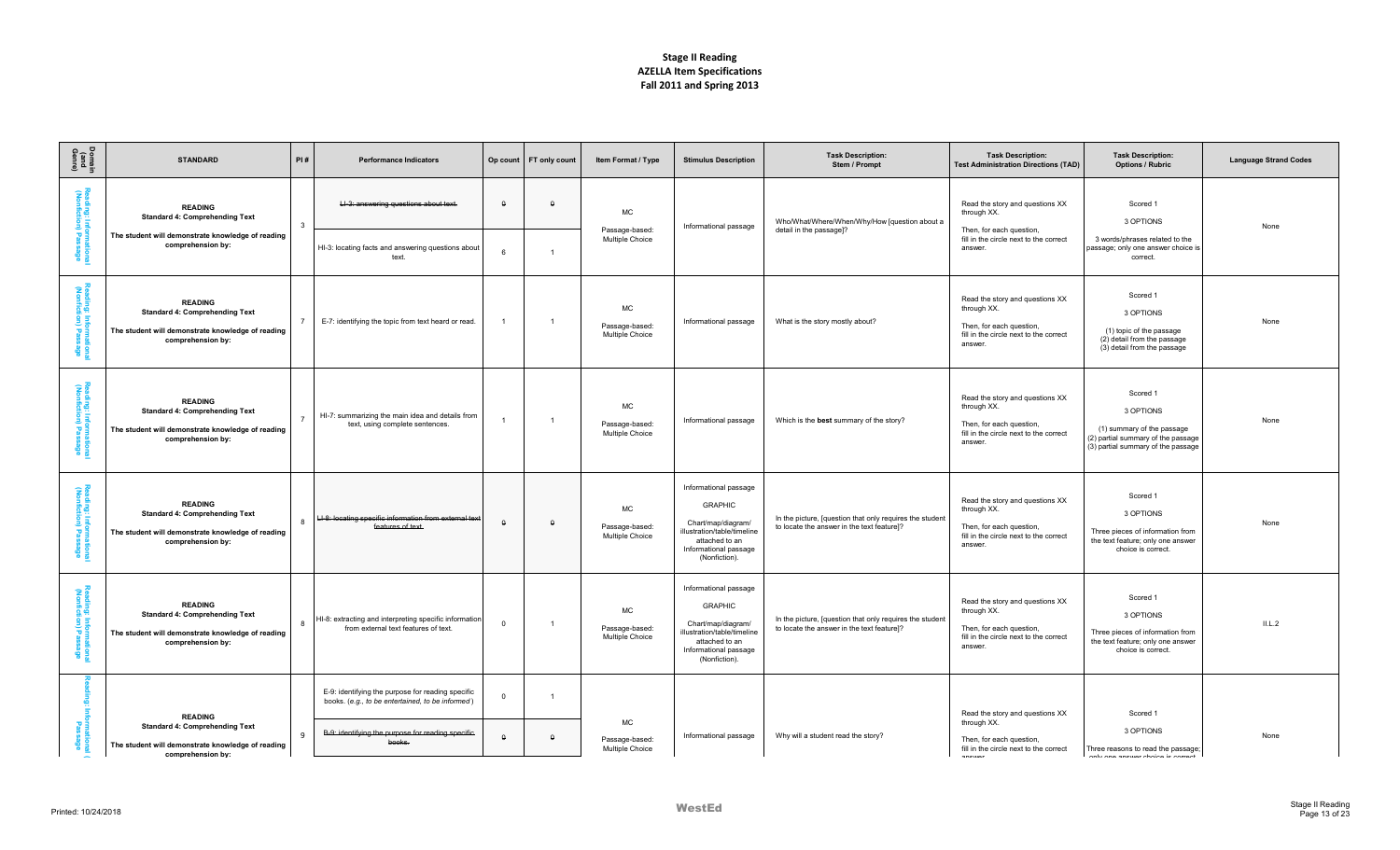| Domain<br>(and<br>Genre) | <b>STANDARD</b> | PI# | <b>Performance Indicators</b>                                | Op count   FT only count | Item Format / Type | Stimulus Description | <b>Task Description:</b><br>Stem / Prompt | <b>Task Description:</b><br>Test Administration Directions (TAD) | <b>Task Description:</b><br><b>Options / Rubric</b> | <b>Language Strand Codes</b> |
|--------------------------|-----------------|-----|--------------------------------------------------------------|--------------------------|--------------------|----------------------|-------------------------------------------|------------------------------------------------------------------|-----------------------------------------------------|------------------------------|
|                          |                 |     | LI-9: identifying the purpose for reading specific<br>books. |                          |                    |                      |                                           | answer                                                           | only one answer cnoice is correct.                  |                              |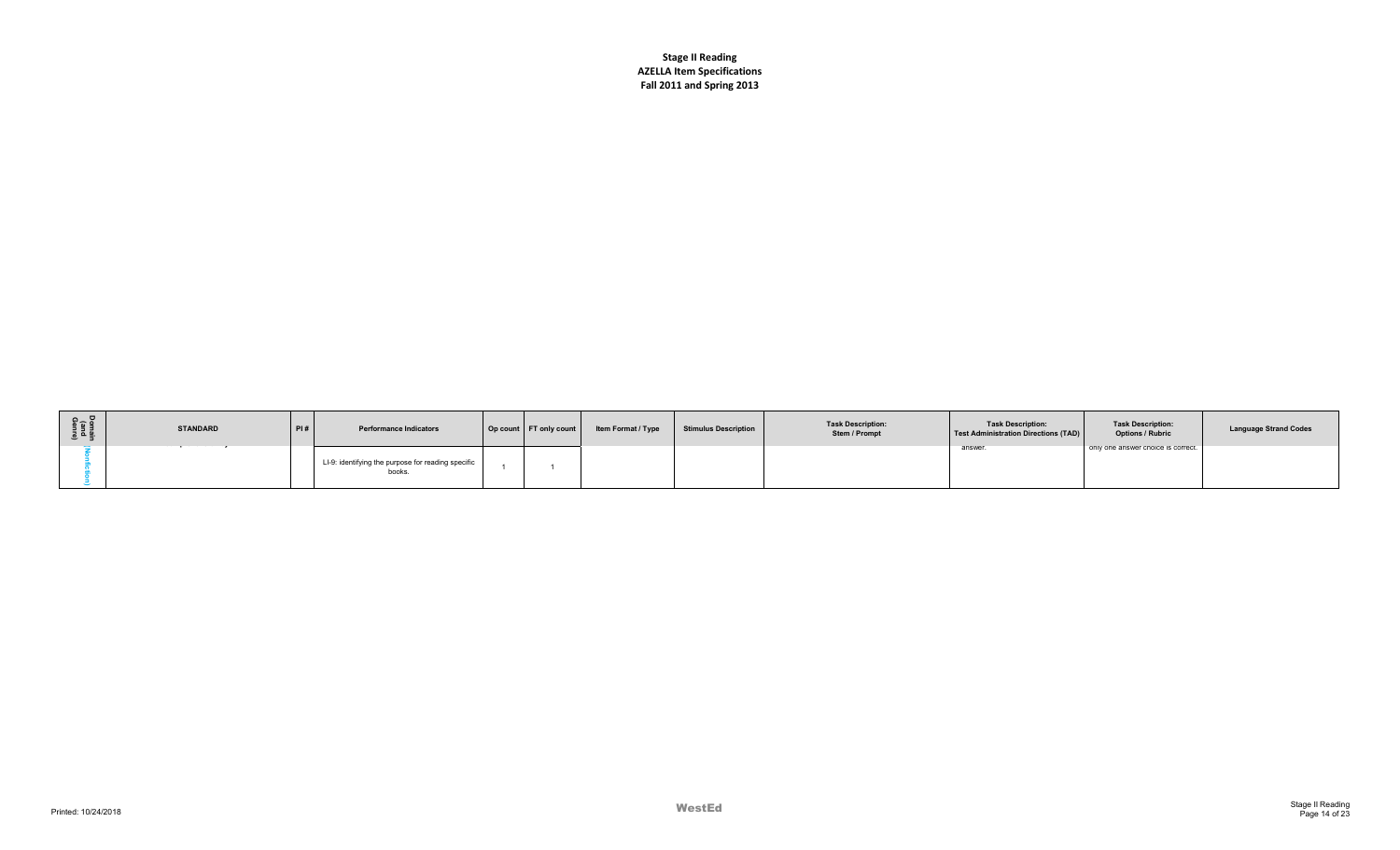| Domain<br>(and<br>Genre) | <b>STANDARD</b>                                                                                                                                         | PI#                                                                                                                                                | <b>Performance Indicators</b>                                                                                                                 |                                                                                                                                                              | Op count FT only count                                                                                                       | Item Format / Type                                   | <b>Stimulus Description</b> | <b>Task Description: Stem / Prompt</b> | <b>Task Description: Test Administration</b><br><b>Directions (TAD)</b>                                                                                                                                                                                                                                                                   | <b>Task Description: Options / Rubric</b>                                                                                                                                                                | <b>Language Strand</b><br>Codes |
|--------------------------|---------------------------------------------------------------------------------------------------------------------------------------------------------|----------------------------------------------------------------------------------------------------------------------------------------------------|-----------------------------------------------------------------------------------------------------------------------------------------------|--------------------------------------------------------------------------------------------------------------------------------------------------------------|------------------------------------------------------------------------------------------------------------------------------|------------------------------------------------------|-----------------------------|----------------------------------------|-------------------------------------------------------------------------------------------------------------------------------------------------------------------------------------------------------------------------------------------------------------------------------------------------------------------------------------------|----------------------------------------------------------------------------------------------------------------------------------------------------------------------------------------------------------|---------------------------------|
| Listening                | <b>LISTENING</b><br><b>Standard 1: Comprehension of Oral Communications</b><br>The student will demonstrate understanding of oral                       |                                                                                                                                                    | PE-1: identifying phonemes in the initial and/or final<br>positions of words.                                                                 | $\mathbf 0$                                                                                                                                                  | $\overline{4}$                                                                                                               | MC<br>Orally Administered/                           | Oral                        | See TAD                                | Look at number XX.<br>Look at the pictures.<br>Listen to the words:<br>[word for picture A, word for<br>picture B, word for picture C]<br>Which picture has the same first/last sound                                                                                                                                                     | Scored 1<br><b>GRAPHIC</b><br>3 OPTIONS<br>(1) Picture with the same first/last sound                                                                                                                    | None                            |
|                          | communications by:                                                                                                                                      | Multiple Choice<br>E-1: distinguishing between phonemes in the initial,<br>$\overline{2}$<br>$\mathbf{3}$<br>medial, and final positions of words. |                                                                                                                                               | as [word]?<br>Listen to the words again:<br>[word for picture A, word for<br>picture B, word for picture C]<br>Fill in the circle under the correct picture. | (2) Picture with a similar but different<br>first/last sound<br>(3) Picture with the same sound but in<br>the wrong position |                                                      |                             |                                        |                                                                                                                                                                                                                                                                                                                                           |                                                                                                                                                                                                          |                                 |
| Listening                | <b>LISTENING</b><br><b>Standard 1: Comprehension of Oral Communications</b><br>The student will demonstrate understanding of oral<br>communications by: |                                                                                                                                                    | B-1: distinguishing between phonemes in the initial,<br>medial, and final positions of words and phrases<br>(minimal pairs, minimal phrases). | $\mathbf 0$                                                                                                                                                  | $\overline{2}$                                                                                                               | MC<br>Orally Administered/<br>Multiple Choice        | Oral                        | See TAD                                | Look at number XX.<br>Look at the sets of boxes:<br>Listen to the words:<br>[minimal pair of words]<br>Which sound is different--the first, the<br>middle, or the last?<br>Listen to the words again:<br>[minimal pair of words]<br>Fill in the circle under the set of boxes that<br>shows where the sound is different in the<br>words. | Scored 1<br><b>GRAPHIC</b><br>3 OPTIONS<br>Three sets of boxes: one set with an X in<br>the beginning; one set with an X in the<br>middle; and one set with an X in the end.<br>$[X$ $ X $ $X$ $ X $ $X$ | None                            |
| Listening                | <b>LISTENING</b><br><b>Standard 1: Comprehension of Oral Communications</b><br>The student will demonstrate understanding of oral<br>communications by: |                                                                                                                                                    | H-1: distinguishing between phonemes in the initial,<br>medial, and final positions of words, phrases and<br>sentences.                       | $\mathbf{8}$                                                                                                                                                 | $\mathbf{0}$                                                                                                                 | <b>MC</b><br>Orally Administered/<br>Multiple Choice | Oral                        | See TAD                                | Look at number XX.<br>Look at the sets of boxes:<br>Listen to the words:<br>[minimal pair of words]<br>Which sound is different--the first, the<br>middle, or the last?<br>Listen to the words again:<br>[minimal pair of words]<br>Fill in the circle under the set of boxes that<br>shows where the sound is different in the<br>words. | Scored 1<br><b>GRAPHIC</b><br>3 OPTIONS<br>Three sets of boxes: one set with an X in<br>the beginning; one set with an X in the<br>middle: and one set with an X in the end.                             | None                            |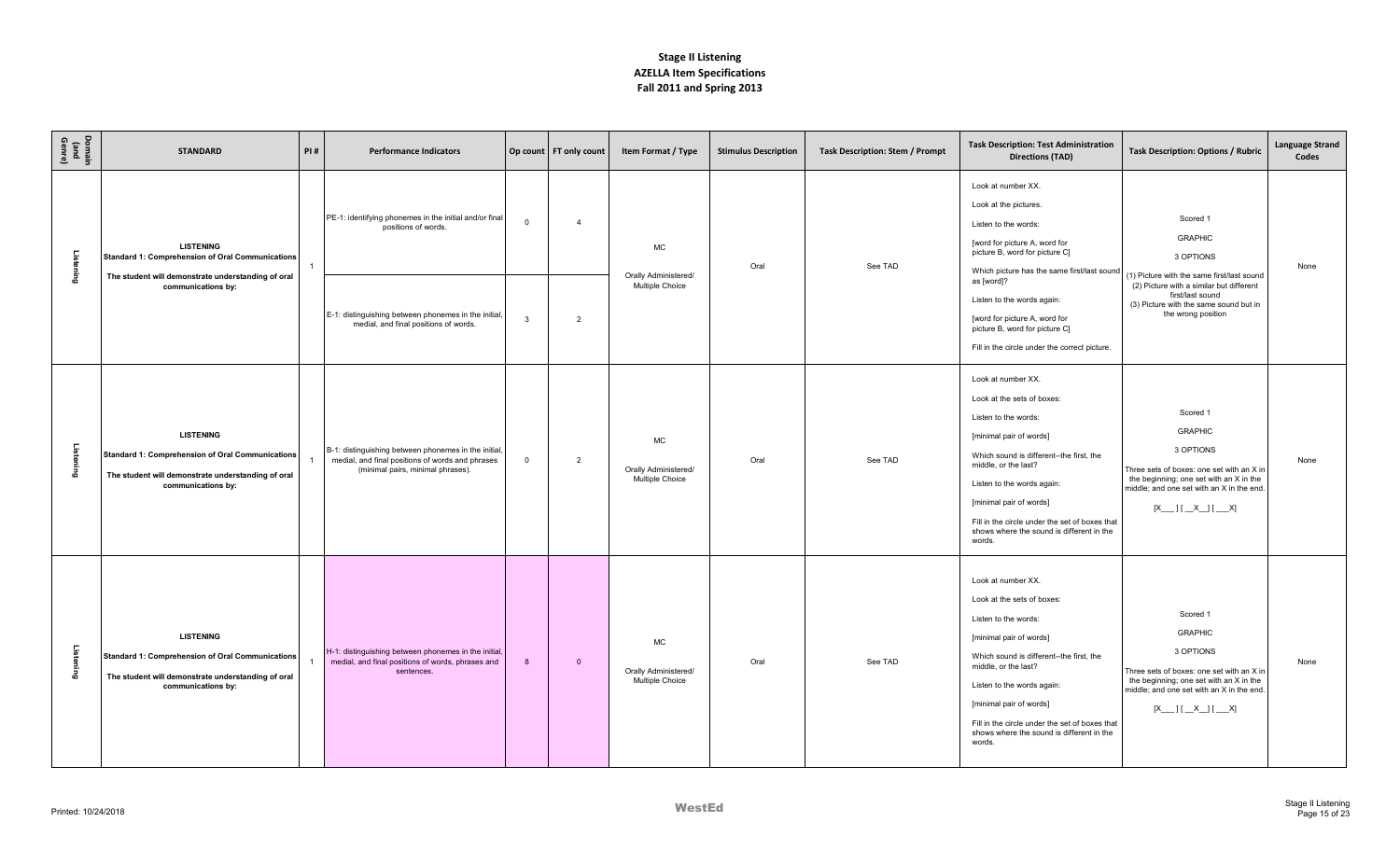| Domain<br>(and<br>Genre) | <b>STANDARD</b>                                                                                                                                         | PI#            | <b>Performance Indicators</b>                                                                                                         |              | Op count   FT only count | Item Format / Type                                                     | <b>Stimulus Description</b>                              | Task Description: Stem / Prompt | <b>Task Description: Test Administration</b><br><b>Directions (TAD)</b>                                                                                                                                                                                                                                                                                                                                                                                                                      | Task Description: Options / Rubric                                                                                              | <b>Language Strand</b><br>Codes |
|--------------------------|---------------------------------------------------------------------------------------------------------------------------------------------------------|----------------|---------------------------------------------------------------------------------------------------------------------------------------|--------------|--------------------------|------------------------------------------------------------------------|----------------------------------------------------------|---------------------------------|----------------------------------------------------------------------------------------------------------------------------------------------------------------------------------------------------------------------------------------------------------------------------------------------------------------------------------------------------------------------------------------------------------------------------------------------------------------------------------------------|---------------------------------------------------------------------------------------------------------------------------------|---------------------------------|
| Listening                | <b>LISTENING</b><br><b>Standard 1: Comprehension of Oral Communications</b><br>The student will demonstrate understanding of oral<br>communications by: | 2              | E-2: responding to main ideas from read-alouds<br>(fiction and nonfiction) using key words and<br>phrases with instructional support. | $\mathbf{3}$ | $\overline{4}$           | <b>MC</b><br>Orally Administered/<br>Passage-based:<br>Multiple Choice | Oral<br>[3- to 4-sentence<br>fiction/nonfiction passage] | See TAD                         | Look at number XX.<br>Look at the pictures and listen to the story.<br>[Three- to four-sentence fiction/nonfiction<br>passage]<br>Now listen to the story again to answer the<br>question.<br>Which picture shows [question about main<br>idea/supporting detail (read to students)]?<br>[Three- to four-sentence fiction/nonfiction<br>passage]<br>Which picture shows [question about main<br>idea/supporting detail (read to students)]?<br>Fill in the circle under the correct picture? | Scored 1<br><b>GRAPHIC</b><br>3 OPTIONS<br>[Three pictures related to the passage;<br>only one correctly answers the question.] | None                            |
| Listening                | <b>LISTENING</b><br><b>Standard 1: Comprehension of Oral Communications</b><br>The student will demonstrate understanding of oral<br>communications by: | $\overline{2}$ | B-2: responding to read-alouds (fiction and<br>nonfiction) by identifying main ideas and supporting<br>details in complete sentences. |              | $\mathbf{0}$             | MC<br>Orally Administered/<br>Passage-based:<br>Multiple Choice        | Oral<br>[3- to 4-sentence<br>fiction/nonfiction passage] | See TAD                         | Look at number XX.<br>Look at the pictures and listen to the story.<br>[Three- to four-sentence fiction/nonfiction<br>passage]<br>Now listen to the story again to answer the<br>question.<br>Which picture shows [question about main<br>idea/supporting detail (read to students)]?<br>[Three- to four-sentence fiction/nonfiction<br>passage]<br>Which picture shows [question about main<br>idea/supporting detail (read to students)]?<br>Fill in the circle under the correct picture? | Scored 1<br><b>GRAPHIC</b><br>3 OPTIONS<br>[Three pictures related to the passage;<br>only one correctly answers the question.] | None                            |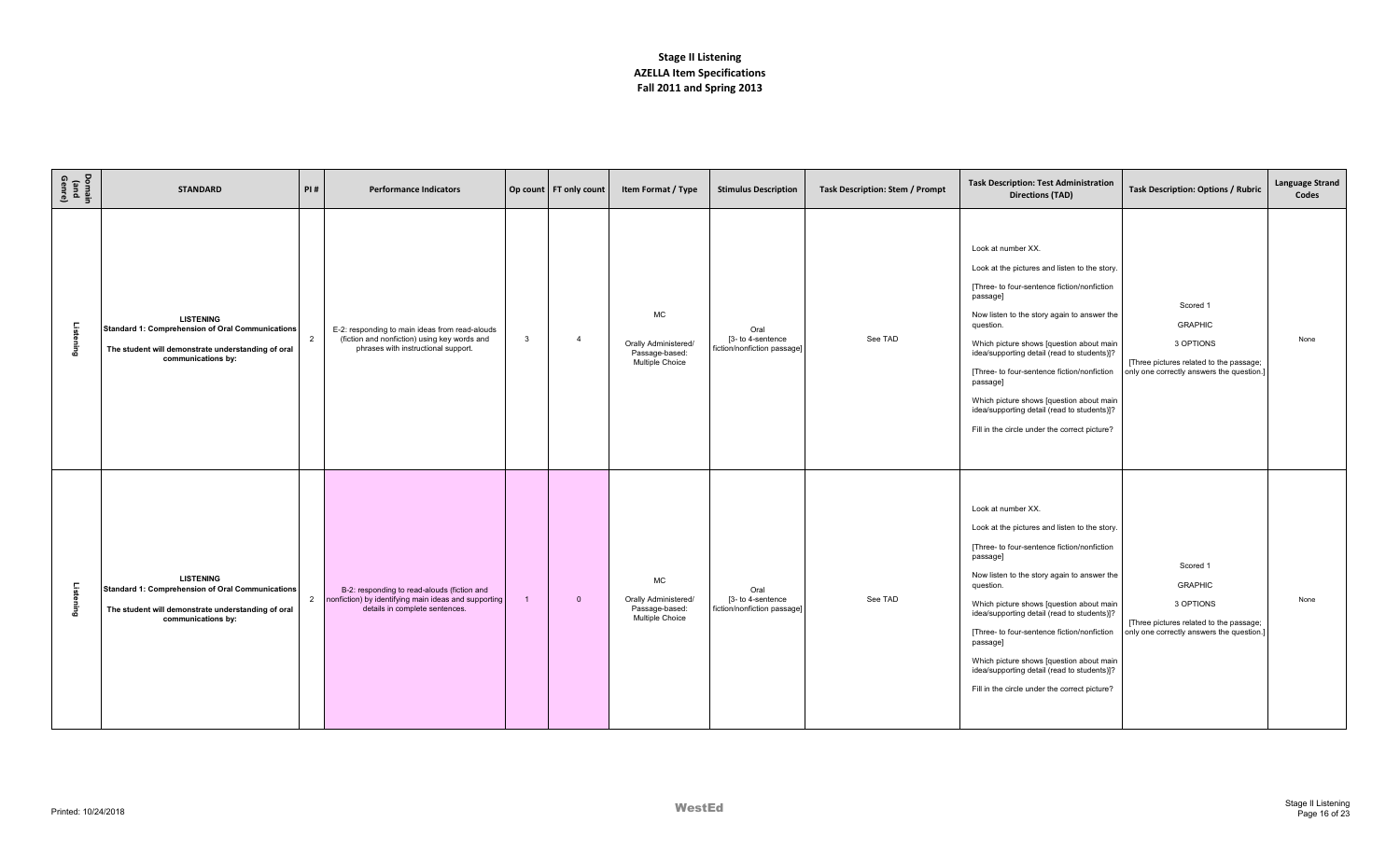| Domain<br>(and<br>Genre) | <b>STANDARD</b>                                                                                                                                  | PI# | <b>Performance Indicators</b>                                                                                                                    |          | Op count   FT only count | Item Format / Type                                        | <b>Stimulus Description</b>                                                                                     | Task Description: Stem / Prompt | <b>Task Description: Test Administration</b><br><b>Directions (TAD)</b>                                                                                                                                                                             | <b>Task Description: Options / Rubric</b>                                                                          | <b>Language Strand</b><br>Codes |
|--------------------------|--------------------------------------------------------------------------------------------------------------------------------------------------|-----|--------------------------------------------------------------------------------------------------------------------------------------------------|----------|--------------------------|-----------------------------------------------------------|-----------------------------------------------------------------------------------------------------------------|---------------------------------|-----------------------------------------------------------------------------------------------------------------------------------------------------------------------------------------------------------------------------------------------------|--------------------------------------------------------------------------------------------------------------------|---------------------------------|
|                          |                                                                                                                                                  |     | PE-3: sequencing a series of pictures from<br>information shared in read-alouds, presentations.<br>and conversations.                            | $\Omega$ |                          | <b>MC</b>                                                 | Oral                                                                                                            |                                 | Look at number XX.<br>Look at the pictures and listen to the story.<br>[Three- to five-sentence fiction/nonfiction<br>passage or content-area text that contains<br>sequence of events]<br>Now listen to the story again to answer the<br>question. | Scored 1                                                                                                           |                                 |
|                          | <b>LISTENING</b><br>Standard 1: Comprehension of Oral Communications<br>The student will demonstrate understanding of oral<br>communications by: |     | E-3: sequencing a series of events from information<br>shared in read-alouds, presentations, and<br>conversations, using pictures and key words. |          |                          | Orally Administered/<br>Passage-based:<br>Multiple Choice | [3- to 5-sentence<br>fiction/nonfiction passage<br>or content area text that<br>contains sequence of<br>events] | See TAD                         | Which picture shows [question about<br>sequence of events in the passage<br>(first/second) (read to students)]?<br>[Three- to five-sentence fiction/nonfiction<br>passage or content-area text that contains                                        | <b>GRAPHIC</b><br>3 OPTIONS<br>[Three pictures related to the passage;<br>only one correctly answers the question. | IIL.1a                          |
|                          |                                                                                                                                                  |     | B-3: sequencing a series of events from information<br>shared in read-alouds, presentations, and<br>conversations, using pictures and key words. |          |                          |                                                           |                                                                                                                 |                                 | sequence of events]<br>Which picture shows [question about<br>sequence of events in the passage<br>(first/second) (read to students)]?<br>Fill in the circle under the correct picture?                                                             |                                                                                                                    |                                 |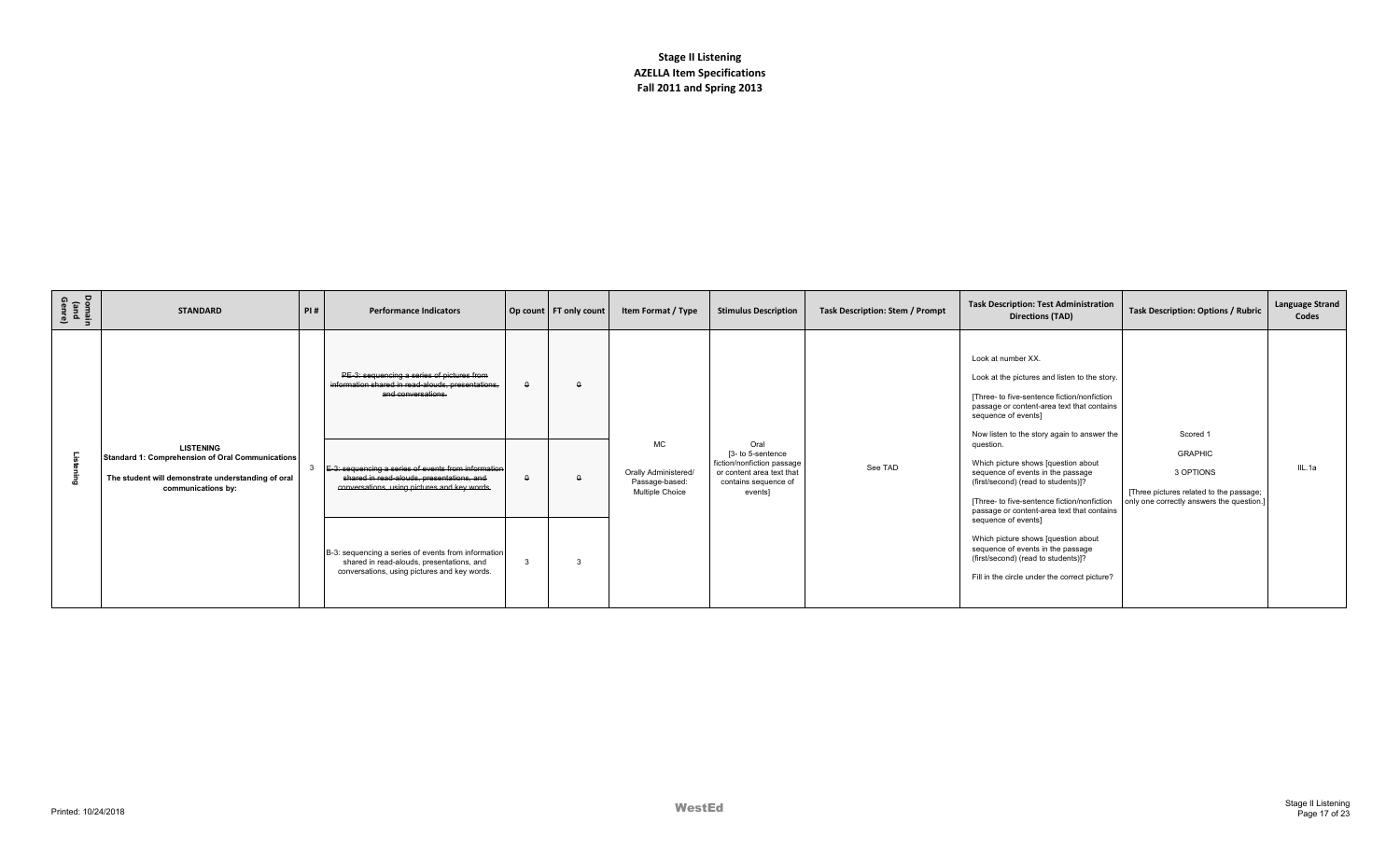| Domain<br>(and<br>Genre) | <b>STANDARD</b>                                                                                                                                  | PI# | <b>Performance Indicators</b>                                                                                                |                | Op count   FT only count | Item Format / Type                                                     | <b>Stimulus Description</b>                                                                                                                                                                                                    | <b>Task Description: Stem / Prompt</b> | <b>Task Description: Test Administration</b><br><b>Directions (TAD)</b>                                                                                                                                                                                                                                                                                                                                                                | <b>Task Description: Options / Rubric</b>                                                                                                                      | <b>Language Strand</b><br>Codes |
|--------------------------|--------------------------------------------------------------------------------------------------------------------------------------------------|-----|------------------------------------------------------------------------------------------------------------------------------|----------------|--------------------------|------------------------------------------------------------------------|--------------------------------------------------------------------------------------------------------------------------------------------------------------------------------------------------------------------------------|----------------------------------------|----------------------------------------------------------------------------------------------------------------------------------------------------------------------------------------------------------------------------------------------------------------------------------------------------------------------------------------------------------------------------------------------------------------------------------------|----------------------------------------------------------------------------------------------------------------------------------------------------------------|---------------------------------|
|                          |                                                                                                                                                  |     | PE-6: following one- or two-step directions for<br>classroom activities that are accompanied by visual<br>cues and gestures. | $\mathbf 0$    | $\overline{2}$           |                                                                        |                                                                                                                                                                                                                                |                                        | Look at number XX.<br>Look at the pictures and listen to [the<br>student's/character's] teacher.                                                                                                                                                                                                                                                                                                                                       |                                                                                                                                                                |                                 |
| Listening                | <b>LISTENING</b><br>Standard 1: Comprehension of Oral Communications<br>The student will demonstrate understanding of oral<br>communications by: |     | E-6: following two- to three-step directions for<br>classroom activities that are accompanied by visual<br>cues.             | $\overline{0}$ | 5                        | MC<br>Orally Administered/<br>Passage-based:<br>Multiple Choice        | Oral<br>[4- to 5-sentence<br>passage/instructions that<br>contains 2- to 3-step<br>directions]<br>[Some directions should<br>be content-based.]                                                                                | See TAD                                | [Four- to five-sentence<br>passage/instructions that contains<br>2- to 3-step directions]<br>Now listen to [the student's/character's]<br>teacher again to answer the question.<br>Which picture shows [question about<br>correct steps stated in passage (read to<br>students)]?<br>[Four- to five-sentence                                                                                                                           | Scored 1<br><b>GRAPHIC</b><br>3 OPTIONS<br>Three pictures of the same student doing<br>different classroom activities; only one                                | IL.Aa<br>IL.L.2                 |
|                          |                                                                                                                                                  |     | B-6: following multiple-step directions for classroom<br>and other activities.                                               | $\Omega$       |                          |                                                                        |                                                                                                                                                                                                                                |                                        | passage/instructions that contains<br>2- to 3-step directions]<br>Which picture shows [question about<br>correct steps stated in passage (read to<br>students)]?<br>Fill in the circle under the correct picture?                                                                                                                                                                                                                      | picture correctly answers the question.                                                                                                                        |                                 |
|                          |                                                                                                                                                  |     | LI-6: following multiple-step directions which include<br>prepositions.                                                      | $\overline{0}$ |                          |                                                                        | Oral                                                                                                                                                                                                                           |                                        | Look at number XX.<br>Look at the pictures and listen to [the<br>student's/character's] teacher.<br>[Four- to five-sentence<br>passage/instructions that contains multiple-<br>step directions]                                                                                                                                                                                                                                        | Scored 1                                                                                                                                                       |                                 |
| Listening                | <b>LISTENING</b><br>Standard 1: Comprehension of Oral Communications<br>The student will demonstrate understanding of oral<br>communications by: | 6   | HI-6: following multiple-step directions which<br>include prepositions.                                                      | $\mathbf{3}$   |                          | <b>MC</b><br>Orally Administered/<br>Passage-based:<br>Multiple Choice | [3- to 5-sentence passage/<br>instructions that contains<br>multiple-step directions<br>which include prepositions<br>of locations/ direction/time<br>or "frequency" adverbs]<br>[Some directions should<br>be content-based.] | See TAD                                | Now listen to [the student's/character's]<br>teacher again to answer the question.<br>Which picture shows [question about<br>correct steps stated in passage (read to<br>students)]?<br>[Four- to five-sentence<br>passage/instructions that contains multiple-<br>step directions]<br>Which picture shows [question about<br>correct steps stated in passage (read to<br>students)]?<br>Fill in the circle under the correct picture? | <b>GRAPHIC</b><br>3 OPTIONS<br>Three pictures of the same student doing<br>different classroom activities; only one<br>picture correctly answers the question. | IL.Aa<br>IL.L.2                 |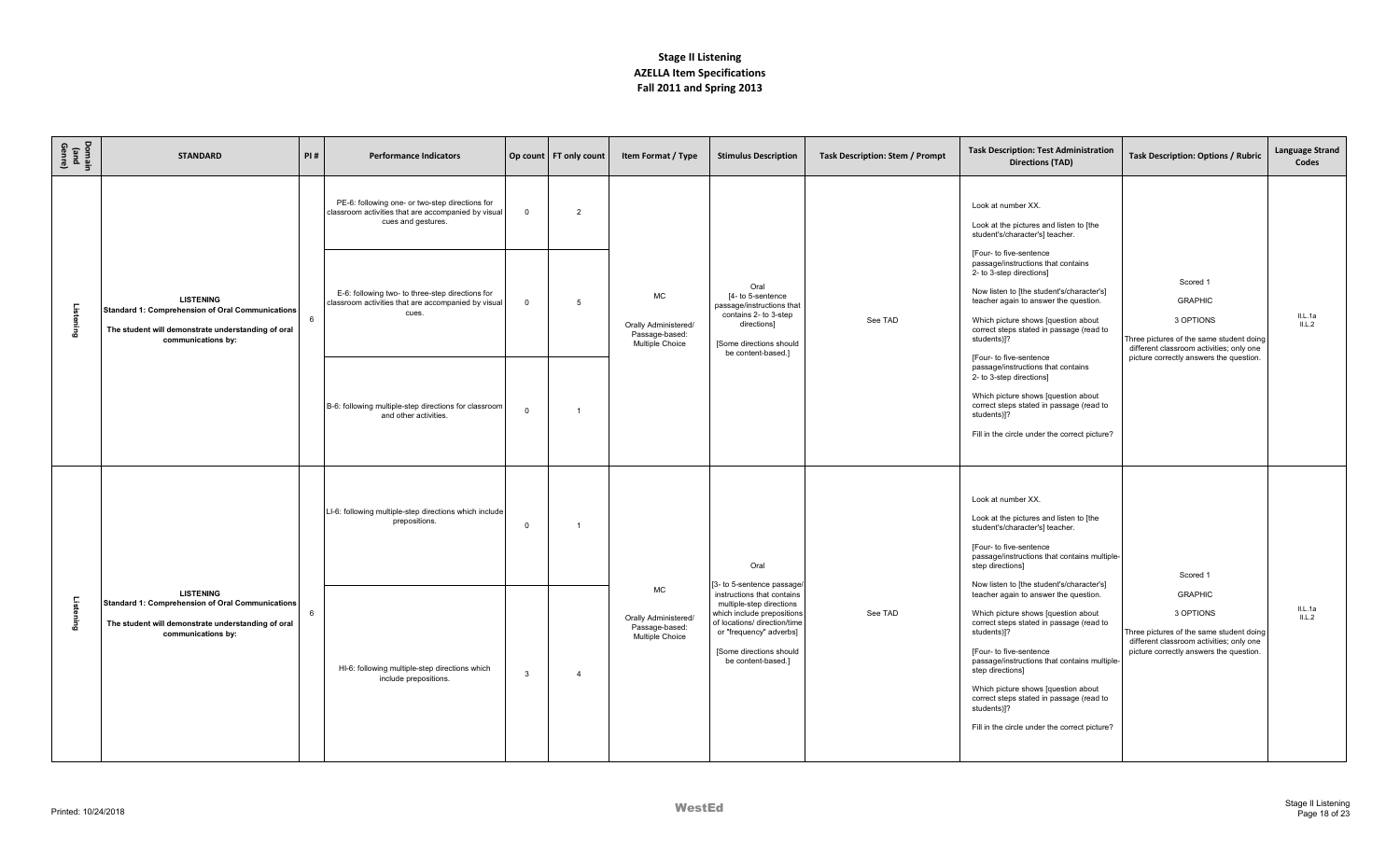| Domain<br>(and<br>Genre) | <b>STANDARD</b>                                                                                                                                  | PI# | <b>Performance Indicators</b>                                                                      |                | Op count FT only count | Item Format / Type                                                     | <b>Stimulus Description</b>                        | Task Description: Stem / Prompt | <b>Task Description: Test Administration</b><br><b>Directions (TAD)</b>                                                                                                                                                                                                                                                                                                                                                                                                                                                                    | Task Description: Options / Rubric                                                                                  | <b>Language Strand</b><br>Codes |
|--------------------------|--------------------------------------------------------------------------------------------------------------------------------------------------|-----|----------------------------------------------------------------------------------------------------|----------------|------------------------|------------------------------------------------------------------------|----------------------------------------------------|---------------------------------|--------------------------------------------------------------------------------------------------------------------------------------------------------------------------------------------------------------------------------------------------------------------------------------------------------------------------------------------------------------------------------------------------------------------------------------------------------------------------------------------------------------------------------------------|---------------------------------------------------------------------------------------------------------------------|---------------------------------|
| .<br>Istening            | <b>LISTENING</b><br>Standard 1: Comprehension of Oral Communications<br>The student will demonstrate understanding of oral<br>communications by: |     | E-7: responding to academic discussions using key<br>words and phrases with instructional support. | $\overline{1}$ | $\mathbf 0$            | <b>MC</b><br>Orally Administered/<br>Passage-based:<br>Multiple Choice | [4- to 5-sentence content<br>area-related passage] | See TAD                         | Look at number XX.<br>Look at the pictures and listen to story.<br>[Four- to five-sentence content-related<br>passage]<br>Now listen to the story again to answer the<br>question.<br>Which picture shows [question about<br>content-area key word/phrase stated in<br>passage (read to students)]?<br>[Four- to five-sentence content-related<br>passage]<br>Which picture shows [question about<br>content-area key word/phrase stated in<br>passage (read to students)]?<br>Fill in the circle under the correct picture?               | Scored 1<br><b>GRAPHIC</b><br>3 OPTIONS<br>Three pictures related to the passage;<br>only one answers the question. | ILL.2                           |
| Listening                | <b>LISTENING</b><br>Standard 1: Comprehension of Oral Communications<br>The student will demonstrate understanding of oral<br>communications by: |     | B-7: responding to academic questions using key<br>words and phrases.                              | $\mathbf{3}$   | $\mathbf{1}$           | MC<br>Orally Administered/<br>Passage-based:<br>Multiple Choice        | [4- to 5-sentence content<br>area-related passage] | See TAD                         | Look at number XX.<br>Look at the pictures and listen to story.<br>[Four- to five-sentence content-related<br>passage]<br>Now listen to the story again to answer the<br>question.<br>Which picture shows [question about<br>content-area idea/detail/key points stated<br>in passage (read to students)]?<br>[Four- to five-sentence content-related<br>passage]<br>Which picture shows [question about<br>content-area idea/detail/key points stated<br>in passage (read to students)]?<br>Fill in the circle under the correct picture? | Scored 1<br><b>GRAPHIC</b><br>3 OPTIONS<br>Three pictures related to the passage;<br>only one answers the question. | IL.L.2                          |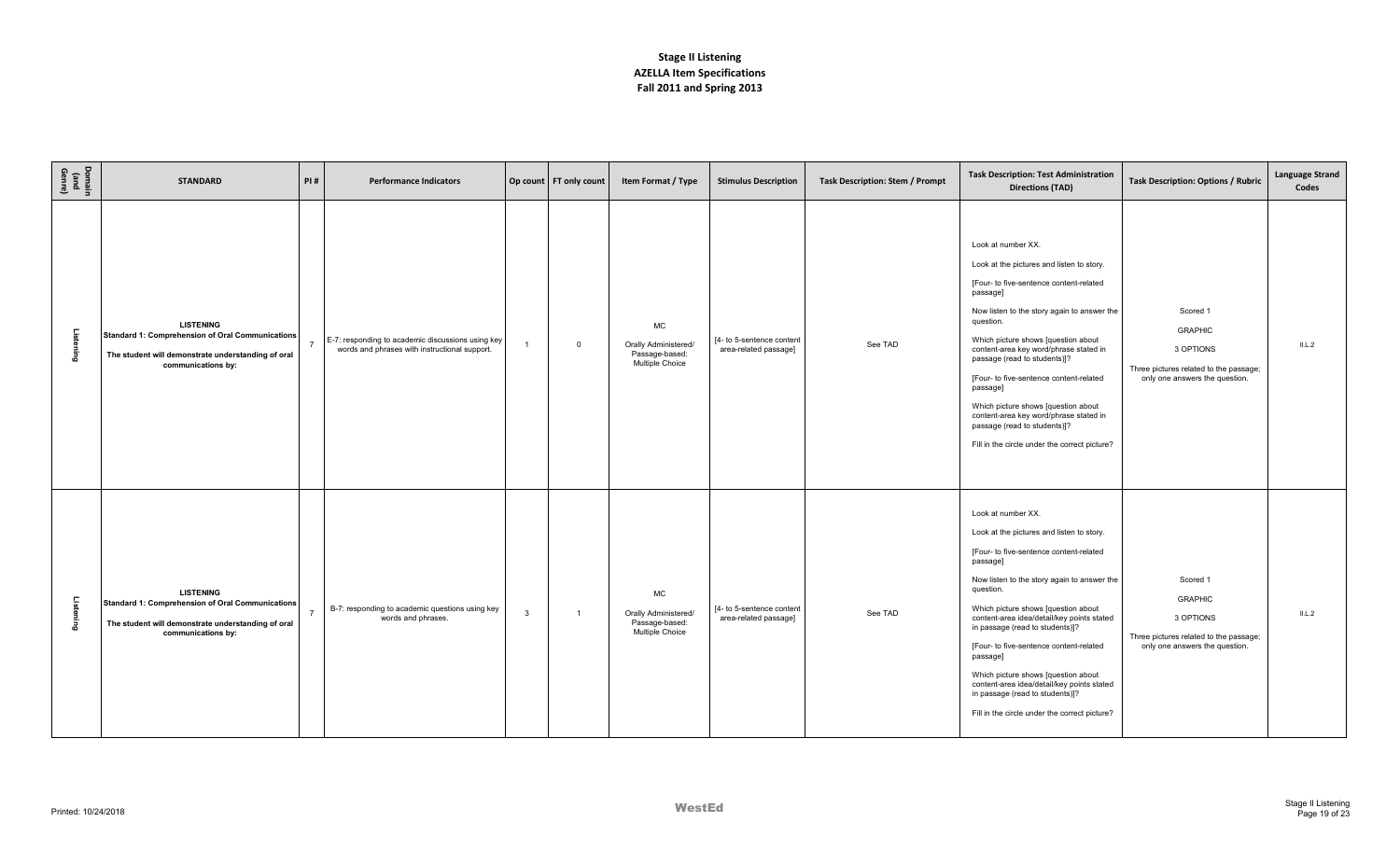| Domain<br>(and<br>Genre) | <b>STANDARD</b>                                                                                                  | PI#                                             | <b>Performance Indicators</b>                                                                                                                                                                                                     |                | Op count FT only count  | Item Format / Type                                | <b>Stimulus Description</b>                                       | <b>Task Description:</b><br>Stem / Prompt                   | <b>Task Description:</b><br><b>Test Administration Directions (TAD)</b>                                   | <b>Task Description:</b><br><b>Options / Rubric</b> | <b>Language Strand Codes</b> |
|--------------------------|------------------------------------------------------------------------------------------------------------------|-------------------------------------------------|-----------------------------------------------------------------------------------------------------------------------------------------------------------------------------------------------------------------------------------|----------------|-------------------------|---------------------------------------------------|-------------------------------------------------------------------|-------------------------------------------------------------|-----------------------------------------------------------------------------------------------------------|-----------------------------------------------------|------------------------------|
| Speaking                 | <b>SPEAKING</b><br><b>Standard 2: Delivery of Oral Communications</b><br>The student will communicate orally by: | $^{2}$<br>$\blacktriangleleft$                  | LI-2: independently reciting familiar rhymes, songs, chants and text with<br>accurate pronunciation, prosody, and voice projection.<br>$HI-1:$<br>articulating the 44 phonemes accurately                                         | 10             | 6                       | RP <sub>6</sub>                                   | n/a                                                               | n/a                                                         | [sentence for the student to repeat]                                                                      | Scored 0-6                                          | II.L.1b                      |
| Speaking                 | <b>SPEAKING</b><br><b>Standard 2: Delivery of Oral Communications</b><br>The student will communicate orally by: | $\overline{\mathbf{3}}$<br>$\blacktriangleleft$ | E-3: expressing personal/survival needs and emotions in complete<br>sentences with instructional support.<br>HI-1: articulating the 44 phonemes accurately.                                                                       | $\overline{1}$ |                         | RP <sub>6</sub>                                   | n/a                                                               | n/a                                                         | [sentence for the student to repeat]                                                                      | Scored 0-6                                          | IL.1b                        |
| မ္မွာ<br>డె              | <b>SPEAKING</b><br><b>Standard 2: Delivery of Oral Communications</b><br>The student will communicate orally by: | $5 -$                                           | PE-5: repeating academic questions and responses. (i.e., who, what,<br>where, when).<br>HI-1: articulating the 44 phonemes accurately.                                                                                            | $\mathbf{q}$   | $\overline{3}$          | RP <sub>6</sub>                                   | n/a                                                               | n/a                                                         | [sentence for the student to repeat]                                                                      | Scored 0-6                                          | II.L.1b                      |
|                          |                                                                                                                  |                                                 | E-5: asking and responding to academic questions using complete<br>sentences, with instructional support. (i.e., who, what, where, when)                                                                                          | $\mathbf{Q}$   | $\Omega$                |                                                   |                                                                   |                                                             |                                                                                                           |                                                     |                              |
|                          |                                                                                                                  |                                                 | B-5: asking and responding to academic questions using complete<br>sentences, with instructional support (i.e., who, what, where, when, why,<br>how) (e.g., making comparisons and describing events, etc.).                      | $\Omega$       | $\Omega$                |                                                   |                                                                   |                                                             | Look at number XX.<br>Look at the picture.<br>Please answer in complete sentences.                        |                                                     |                              |
| Speaking                 | <b>SPEAKING</b><br><b>Standard 2: Delivery of Oral Communications</b>                                            | 5                                               | LI-5: asking and responding to academic questions using complete<br>sentences.<br>(i.e., who, what, where, when, why, how, which, whose) (e.g., making<br>comparisons, describing events, agreeing/disagreeing with others, etc.) | $\overline{2}$ | $\overline{\mathbf{3}}$ | SA4 OE<br>Orally Administered/<br>Spoken Response | <b>GRAPHIC</b><br>One picture of an<br>animal(s)/object(s)/ place | <b>GRAPHIC</b><br>One picture of animal(s)/object(s)/place. | Ask me a question about the picture.<br>Ask me another question about the picture                         | Scored 0-4                                          | $IL.L.1b$<br>$IL.L.2$        |
|                          | The student will communicate orally by:                                                                          |                                                 | E-5: asking and responding to academic questions using complete<br>sentences, with instructional support. (i.e., who, what, where, when)                                                                                          | $\mathsf{o}$   | $\Omega$                |                                                   |                                                                   |                                                             | Look at number XX.                                                                                        |                                                     |                              |
|                          |                                                                                                                  |                                                 | B-5: asking and responding to academic questions using complete<br>sentences, with instructional support (i.e., who, what, where, when, why,<br>how) (e.g., making comparisons and describing events, etc.).                      | $\Omega$       | $\Omega$                |                                                   |                                                                   |                                                             | Look at the picture.<br>Please answer in complete sentences.<br>Tell me what is happening in the picture. |                                                     |                              |
|                          |                                                                                                                  |                                                 | LI-5: asking and responding to academic questions using complete<br>sentences.<br>(i.e., who, what, where, when, why, how, which, whose) (e.g., making<br>comparisons, describing events, agreeing/disagreeing with others, etc.) | $\overline{2}$ | $\mathbf{3}$            |                                                   |                                                                   |                                                             | Tell me one more thing about the picture.                                                                 |                                                     |                              |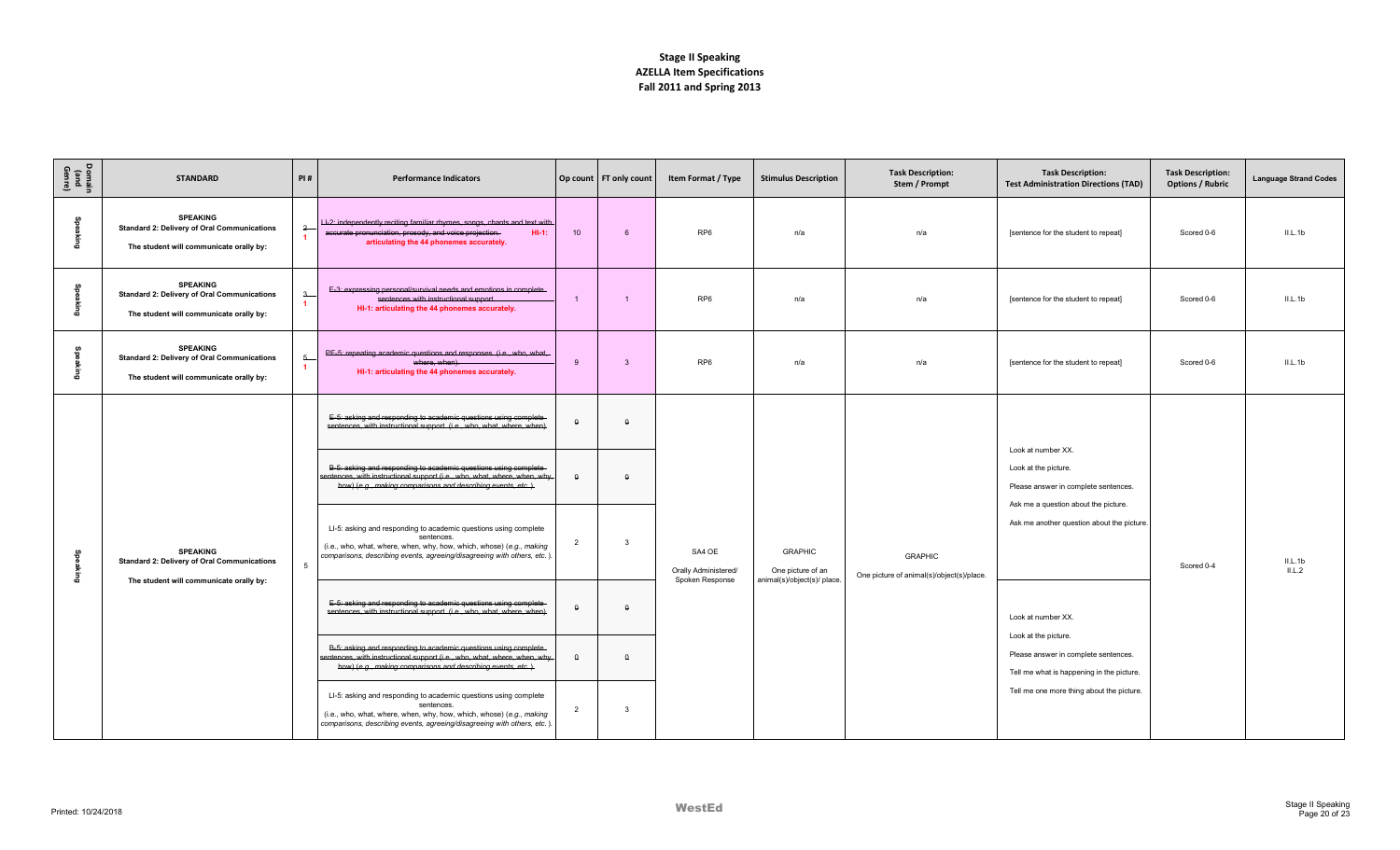| Domain<br>Gand<br>Genre) | <b>STANDARD</b>                                                                               | PI#            | <b>Performance Indicators</b>                                                                           |              | Op count FT only count | Item Format / Type                                     | <b>Stimulus Description</b> | <b>Task Description:</b><br>Stem / Prompt | <b>Task Description:</b><br><b>Test Administration Directions (TAD)</b>                                                | <b>Task Description:</b><br><b>Options / Rubric</b> | <b>Language Strand Codes</b> |
|--------------------------|-----------------------------------------------------------------------------------------------|----------------|---------------------------------------------------------------------------------------------------------|--------------|------------------------|--------------------------------------------------------|-----------------------------|-------------------------------------------|------------------------------------------------------------------------------------------------------------------------|-----------------------------------------------------|------------------------------|
|                          |                                                                                               |                | PE-6: responding to social questions with instructional support.                                        | $\Omega$     | $\Omega$               |                                                        |                             |                                           |                                                                                                                        |                                                     |                              |
|                          |                                                                                               |                | E-6: asking and responding to social questions using complete-<br>sentences with instructional support. | $\mathsf{o}$ | $\Omega$               |                                                        |                             |                                           |                                                                                                                        |                                                     |                              |
|                          |                                                                                               |                | B-6: asking and responding to social questions using complete<br>sentences with instructional support.  | $\Omega$     | $\Omega$               | SA4 OE<br>Orally Administered/<br>Spoken Response      |                             |                                           | Please answer in complete sentences.<br>Which/What do/would you [personal/social<br>preference/choice of the student]? | Scored 0-4                                          |                              |
|                          |                                                                                               |                | LI-6: asking and responding to social questions using complete<br>sentences.                            | $\theta$     | $\Omega$               |                                                        |                             |                                           | Why do/would you [personal/social<br>preference/choice of the student]?                                                |                                                     |                              |
|                          | <b>SPEAKING</b><br><b>Standard 2: Delivery of Oral Communications</b>                         |                | HI-6: asking and responding to social questions using complete<br>sentences.                            | 5            | $\mathbf{3}$           |                                                        |                             |                                           |                                                                                                                        |                                                     | II.L.1b                      |
| Speaking                 | The student will communicate orally by:                                                       | 6              | PE-6: responding to social questions with instructional support.                                        | $\theta$     | $\theta$               |                                                        | Oral                        | n/a                                       |                                                                                                                        |                                                     | IL.L.2                       |
|                          |                                                                                               |                | E-6: asking and responding to social questions using complete<br>sentences with instructional support.  | $\theta$     | $\theta$               | SA4 OE                                                 |                             |                                           | [Statement about preference/choice of                                                                                  |                                                     |                              |
|                          |                                                                                               |                | B-6: asking and responding to social questions using complete-<br>sentences with instructional support. | $\theta$     | $\theta$               | [FT SA2 OE]<br>Orally Administered/<br>Spoken Response |                             |                                           | (first-person "I") test administrator.]<br>Ask me a question about<br>[preference/choice of test administrator].       | Scored 0-4<br>[FT Scored 0-2]                       |                              |
|                          |                                                                                               |                | LI-6: asking and responding to social questions using complete<br>sentences.                            | $\theta$     | $\theta$               |                                                        |                             |                                           |                                                                                                                        |                                                     |                              |
|                          |                                                                                               |                | HI-6: asking and responding to social questions using complete<br>sentences.                            | $\Omega$     | -6                     |                                                        |                             |                                           |                                                                                                                        |                                                     |                              |
|                          |                                                                                               |                | LI-7: stating multi-step directions or commands that the listener can-<br>follow                        | $\theta$     | $\Omega$               |                                                        | Oral                        |                                           | Please answer in two or more complete<br>sentences.<br>How do you [make something/do                                   |                                                     |                              |
|                          | <b>SPEAKING</b>                                                                               |                | HI-7: stating multi-step directions or commands that the listener can<br>follow.                        |              | $\overline{2}$         |                                                        |                             | n/a                                       | something]?<br>Include at least two steps.                                                                             |                                                     |                              |
| 옴<br>aking               | <b>Standard 2: Delivery of Oral Communications</b><br>The student will communicate orally by: | $\overline{7}$ | LI-7: stating multi-step directions or commands that the listener can<br>follow.                        | $\Omega$     | $\theta$               | SA4 OE<br>Orally Administered/<br>Spoken Response      | $- - - - - - - -$           | <b>GRAPHIC</b>                            | Look at number XX.<br>Look at the [GRAPHIC].                                                                           | Scored 0-4                                          | IL.L.1a<br>II.L.1b           |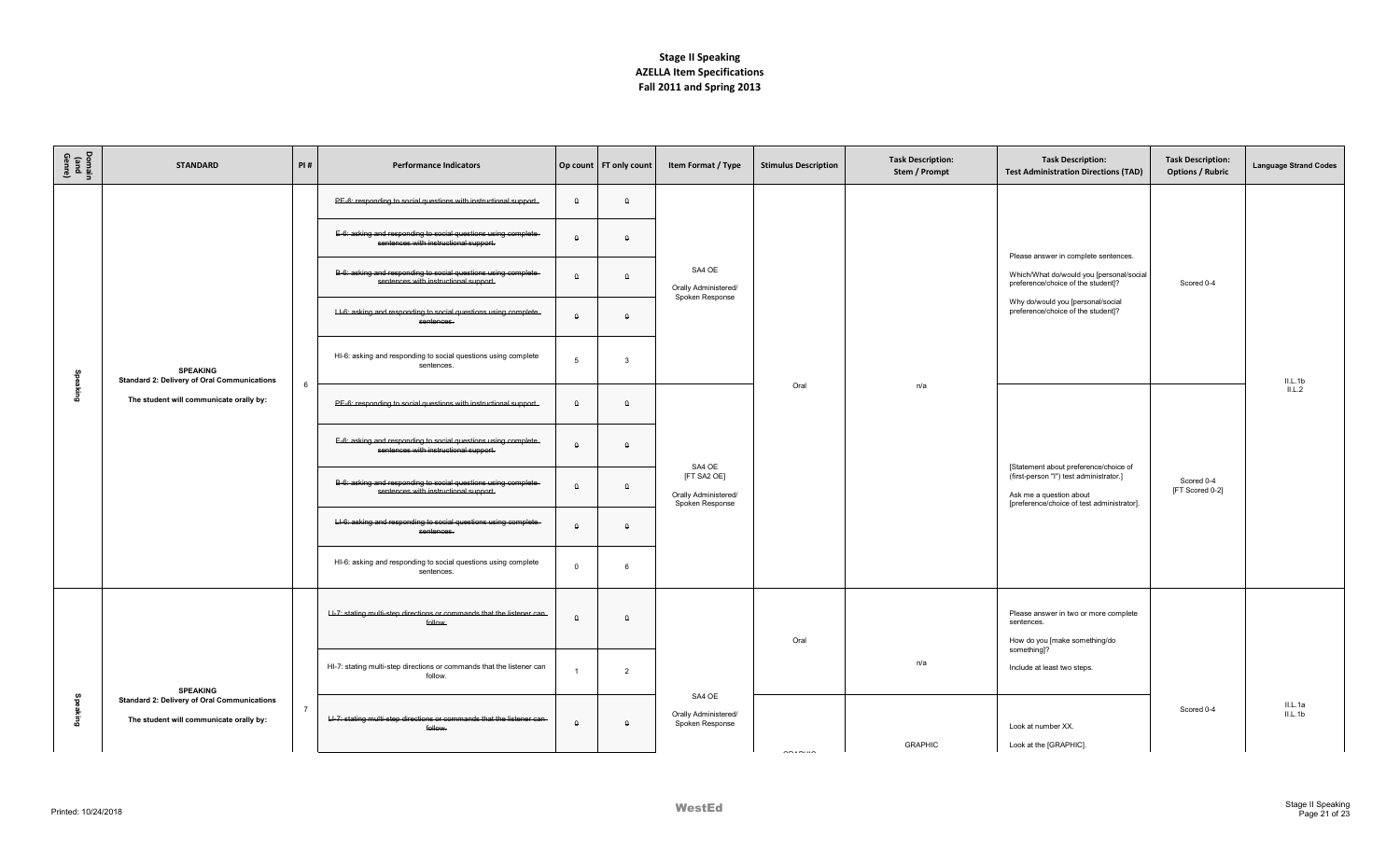| Domain<br>(and<br>Genre) | <b>STANDARD</b> | PI# | <b>Performance Indicators</b>                                                    | Op count FT only count | Item Format / Type | <b>Stimulus Description</b> | <b>Task Description:</b><br>Stem / Prompt                        | <b>Task Description:</b><br><b>Test Administration Directions (TAD)</b>                                                                         | <b>Task Description:</b><br><b>Options / Rubric</b> | Language Strand Codes |
|--------------------------|-----------------|-----|----------------------------------------------------------------------------------|------------------------|--------------------|-----------------------------|------------------------------------------------------------------|-------------------------------------------------------------------------------------------------------------------------------------------------|-----------------------------------------------------|-----------------------|
|                          |                 |     | HI-7: stating multi-step directions or commands that the listener can<br>follow. |                        |                    | <b>GRAPHIC</b><br>Oral      | Graphic of multi-part setting (e.g., illustrated<br>map of zoo). | Please answer in two or more complete<br>sentences.<br>Use the [part of GRAPHIC] to tell me how<br>to [detail that relates to part of GRAPHIC]. |                                                     |                       |